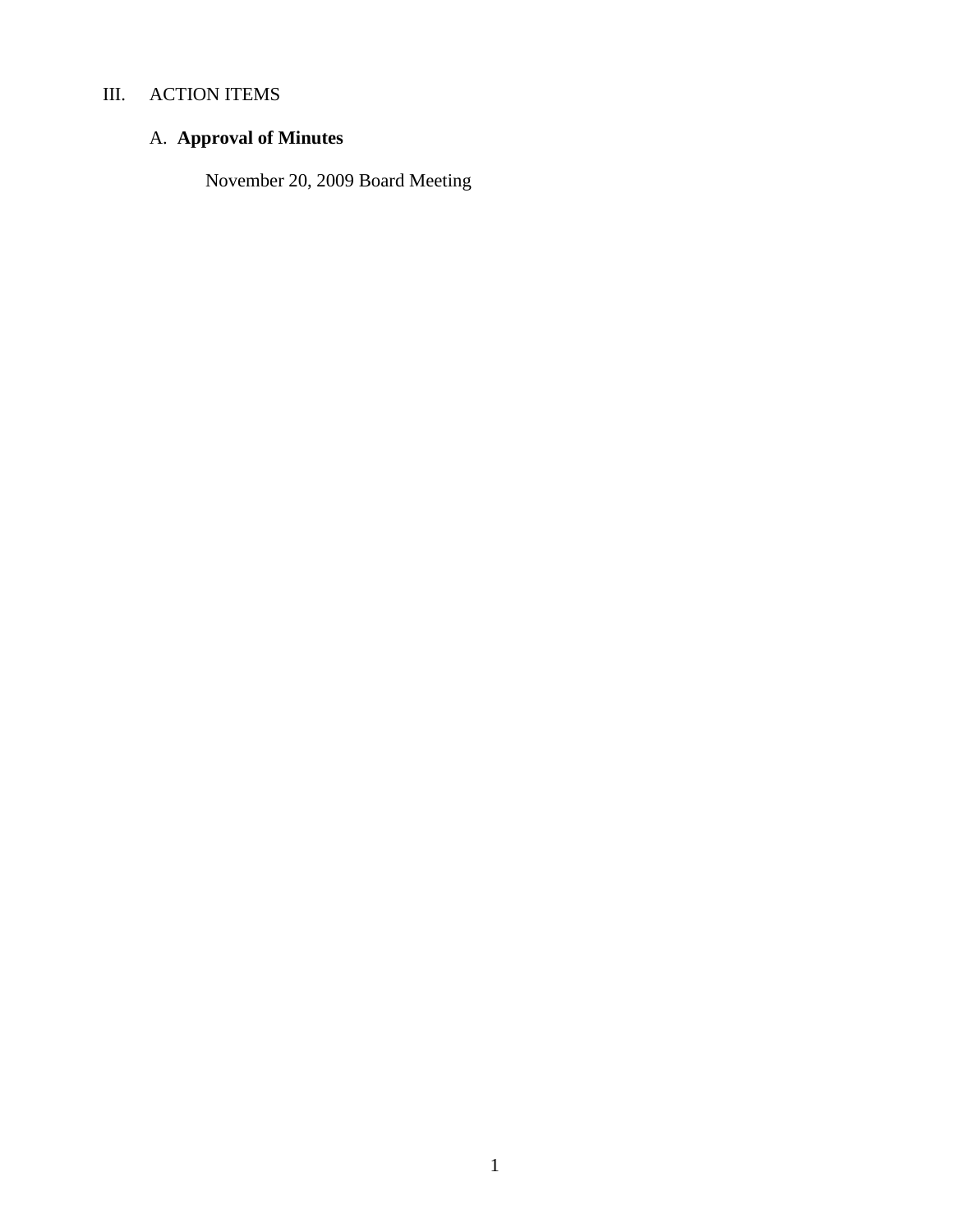| 1) | <b>Purchase Item:</b>                                                   | Lincoln Hall & Stevenson Dining Remodeling                                                                                                                                                                                                                                                                                               |                                                                                              |  |  |
|----|-------------------------------------------------------------------------|------------------------------------------------------------------------------------------------------------------------------------------------------------------------------------------------------------------------------------------------------------------------------------------------------------------------------------------|----------------------------------------------------------------------------------------------|--|--|
|    | <b>Description/Explanation:</b>                                         | All labor and materials for the complete demolition and<br>redevelopment of toilet/shower rooms on all floors in Lincoln<br>Hall, including the installation of new fixtures, ventilation and<br>a new fire sprinkler system. This project would also include<br>remodeling the food service lines in the Stevenson Hall dining<br>area. |                                                                                              |  |  |
|    | Cost:                                                                   |                                                                                                                                                                                                                                                                                                                                          | \$3,732,796 (including \$339,345 contingency) as follows:                                    |  |  |
|    |                                                                         | General<br>Plumbing<br>Heating<br>Ventilation<br>Electrical<br><b>Fire Protection</b><br>Contingency (10%)<br>Total                                                                                                                                                                                                                      | \$1,643,000<br>529,580<br>479,370<br>248,880<br>307,290<br>185,331<br>339,345<br>\$3,732,796 |  |  |
|    | <b>Recommended Vendors:</b>                                             |                                                                                                                                                                                                                                                                                                                                          |                                                                                              |  |  |
|    | <b>General Contractor</b><br>Decatur, IL                                | Midstates General & Mechanical Contracting Corp.                                                                                                                                                                                                                                                                                         | \$1,643,000                                                                                  |  |  |
|    | <b>Plumbing Work</b><br>A&R Mechanical Contractors Inc.<br>Urbana, IL   |                                                                                                                                                                                                                                                                                                                                          | 529,580                                                                                      |  |  |
|    | <b>Heating Work</b><br>Reliable Plumbing & Heating Co.<br>Savoy, IL     |                                                                                                                                                                                                                                                                                                                                          | 479,370                                                                                      |  |  |
|    | <b>Ventilation Work</b><br>Reliable Plumbing & Heating Co.<br>Savoy, IL |                                                                                                                                                                                                                                                                                                                                          | 248,880                                                                                      |  |  |
|    | <b>Electrical Work</b><br><b>Bodine Electric</b><br>Decatur, IL         |                                                                                                                                                                                                                                                                                                                                          | 307,290                                                                                      |  |  |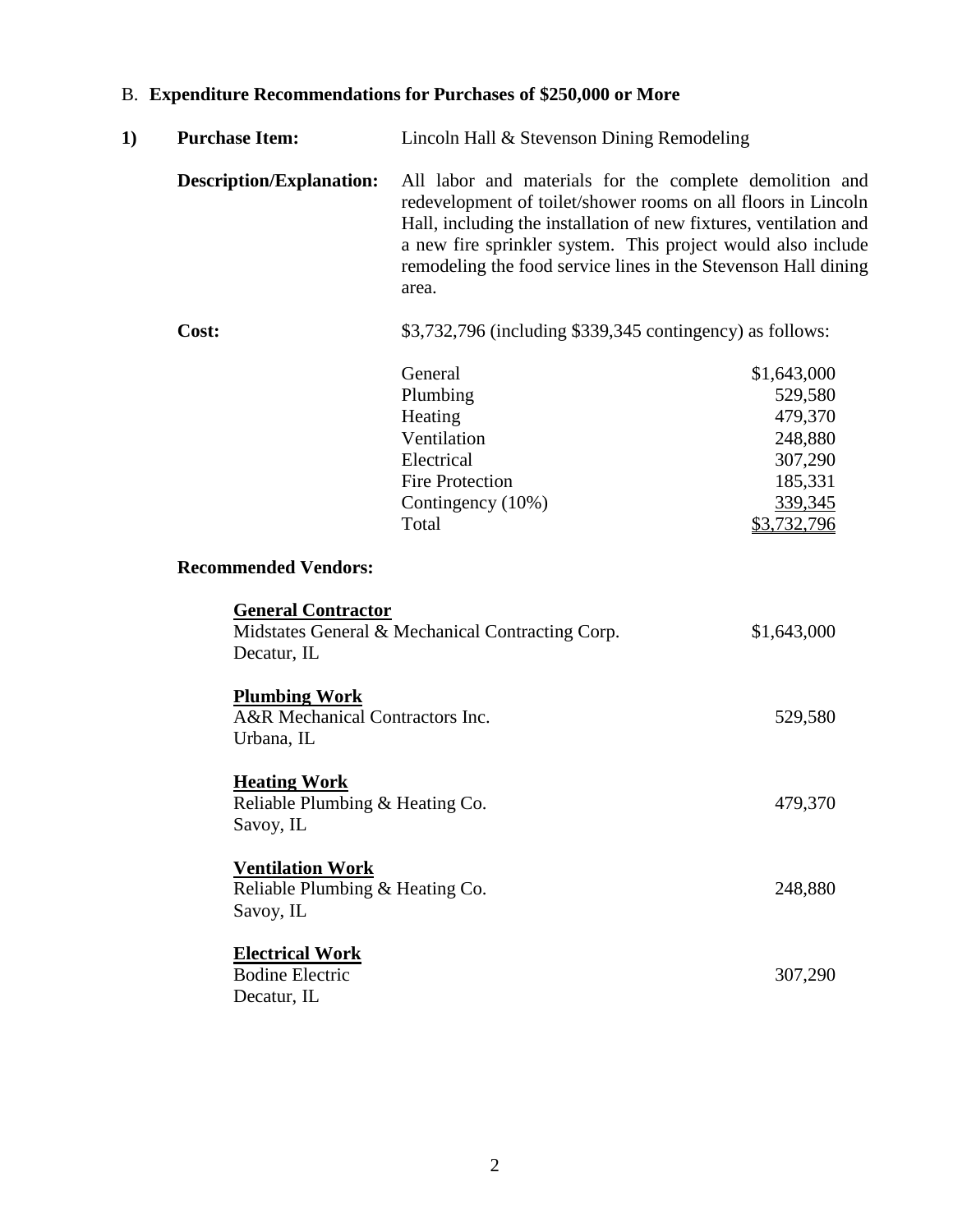# **Recommended Vendors (Continued):**

| <b>Fire Protection Work</b>                                           |             |
|-----------------------------------------------------------------------|-------------|
| Prairie Fire Sprinkler Inc.                                           | \$185,331   |
| Decatur, IL                                                           |             |
| <b>Summary of Bids:</b>                                               |             |
| <b>General Contractor</b>                                             |             |
| Midstates General & Mechanical Contracting Corp.<br>Decatur, IL       | \$1,643,000 |
| <b>Grunloh Construction</b><br>Effingham, IL                          | 1,695,000   |
| Felmley-Dickson Co.<br>Bloomington, IL                                | 1,713,400   |
| English Brothers Co.<br>Champaign, IL                                 | 1,736,900   |
| Christy-Foltz Inc.<br>Decatur, IL                                     | 1,788,475   |
| <b>Plumbing Work</b><br>A&R Mechanical Contractors Inc.<br>Urbana, IL | \$529,580   |
| Reliable Plumbing & Heating Co.<br>Savoy, IL                          | 550,660     |
| Davis-Houk Mechanical Inc.<br>Urbana, IL                              | 552,617     |
| <b>Heating Work</b><br>Reliable Plumbing & Heating Co.<br>Savoy, IL   | \$479,370   |
| A&R Mechanical Contractors Inc.<br>Urbana, IL                         | 527,267     |
| Industrial Mechanical Inc.<br>Mattoon, IL                             | 545,146     |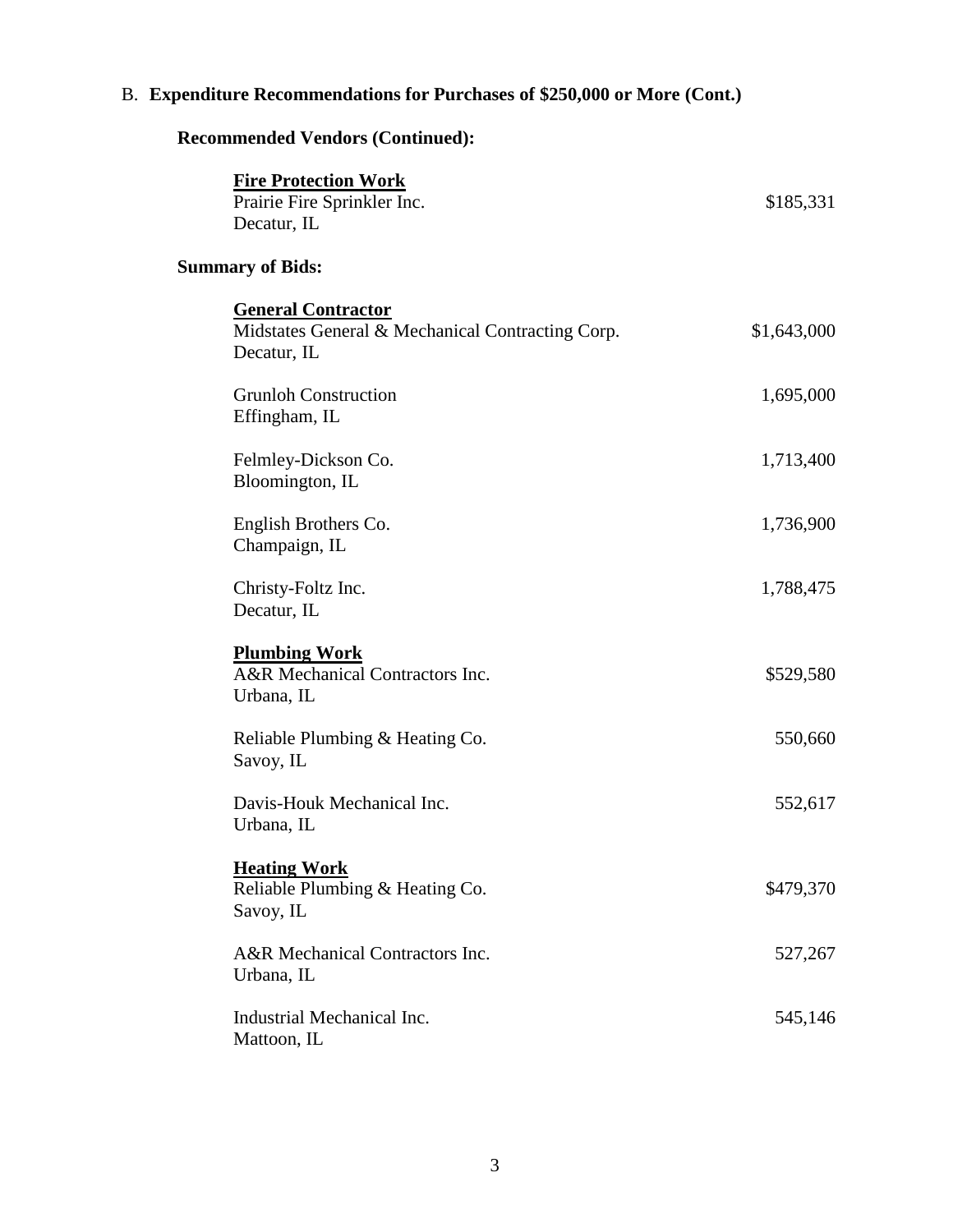# **Summary of Bids (Continued)**

| <b>Heating Work (Continued)</b><br><b>Comfort Mechanical Services Inc.</b><br>Urbana, IL | 574,275   |
|------------------------------------------------------------------------------------------|-----------|
| <b>Ventilation Work</b><br>Reliable Plumbing & Heating Co.<br>Savoy, IL                  | \$248,880 |
| Industrial Services of Illinois<br>Mattoon, IL                                           | 252,566   |
| <b>Commercial Refrigeration of Central Illinois</b><br>Mattoon, IL                       | 254,800   |
| SMC Inc.<br>Terre Haute, IN                                                              | 285,000   |
| A&R Mechanical Contractors Inc.<br>Urbana, IL                                            | 318,825   |
| <b>Comfort Mechanical Services Inc.</b><br>Urbana, IL                                    | 320,750   |
| Nogle & Black Mechanical Inc.<br>Urbana, IL                                              | 373,600   |
| <b>Electrical Work</b><br><b>Bodine Electric</b><br>Decatur, IL                          | \$307,290 |
| Commercial Electric Inc.<br>Mattoon, IL                                                  | 418,879   |
| Anderson Electric Inc.<br>Mattoon, IL                                                    | 435,594   |
| Glesco Electric Inc.<br>Urbana, IL                                                       | 464,025   |
| <b>Fire Protection Work</b><br>Prairie Fire Sprinkler Inc.<br>Decatur, IL                | \$185,331 |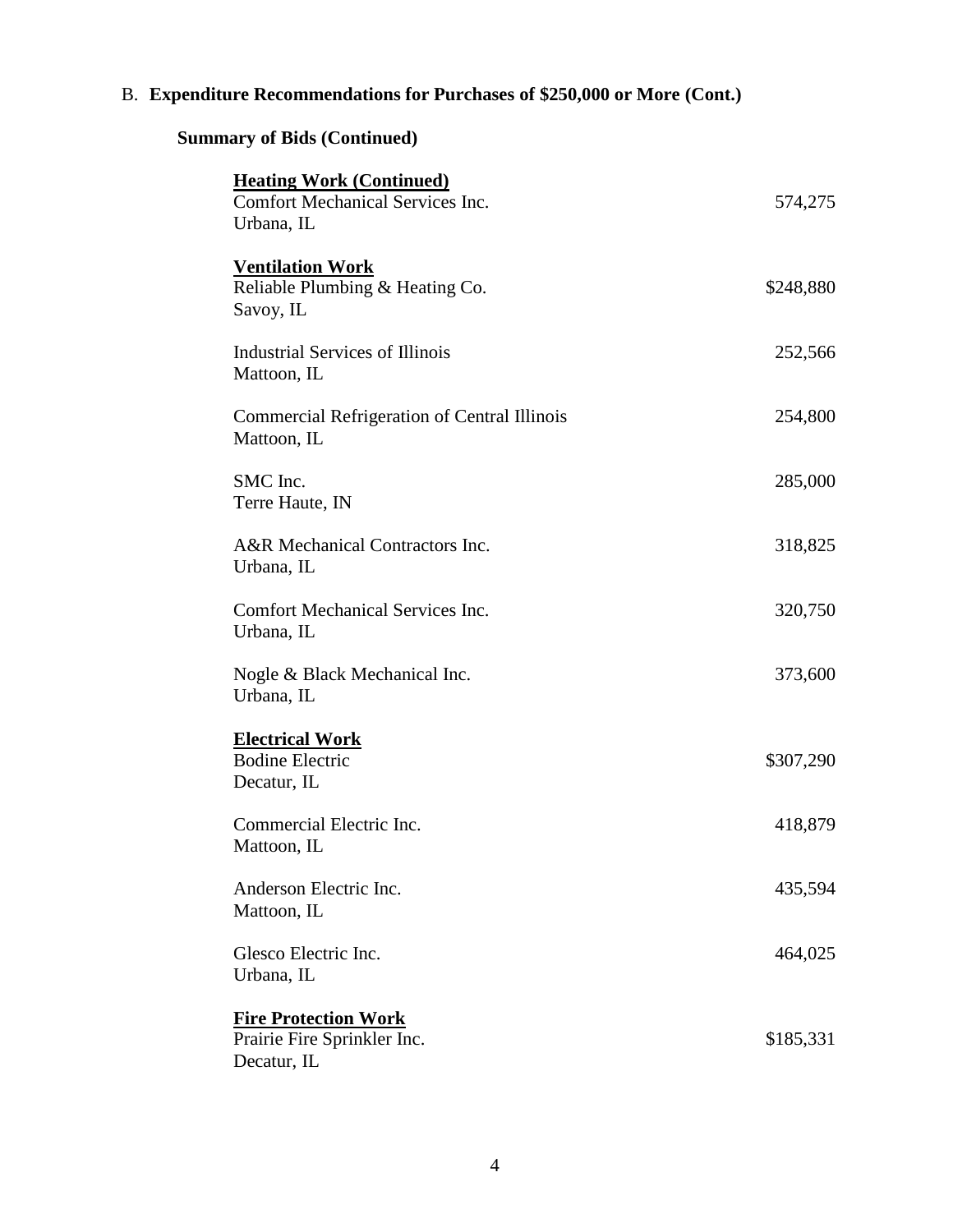## **Summary of Bids (Continued)**

| <b>Fire Protection Work (Continued)</b><br>Fire Suppression Systems Inc.<br>Champaign, IL | 208,210 |
|-------------------------------------------------------------------------------------------|---------|
| Continental Fire Sprinkler Co.<br>Davenport, IA                                           | 223,280 |
| Automatic Fire Sprinkler LLC<br>Normal, IL                                                | 231,900 |
| Ryan Fire Protection Inc.<br>Noblesville, IN                                              | 244,818 |
| McDaniel Fire Systems LLC<br>Champaign, IL                                                | 255,920 |
| F. E. Moran Inc.<br>Champaign, IL                                                         | 256,440 |

**Fund Source:** Local Funds

**It is recommended that the Board of Trustees approve this purchase item.**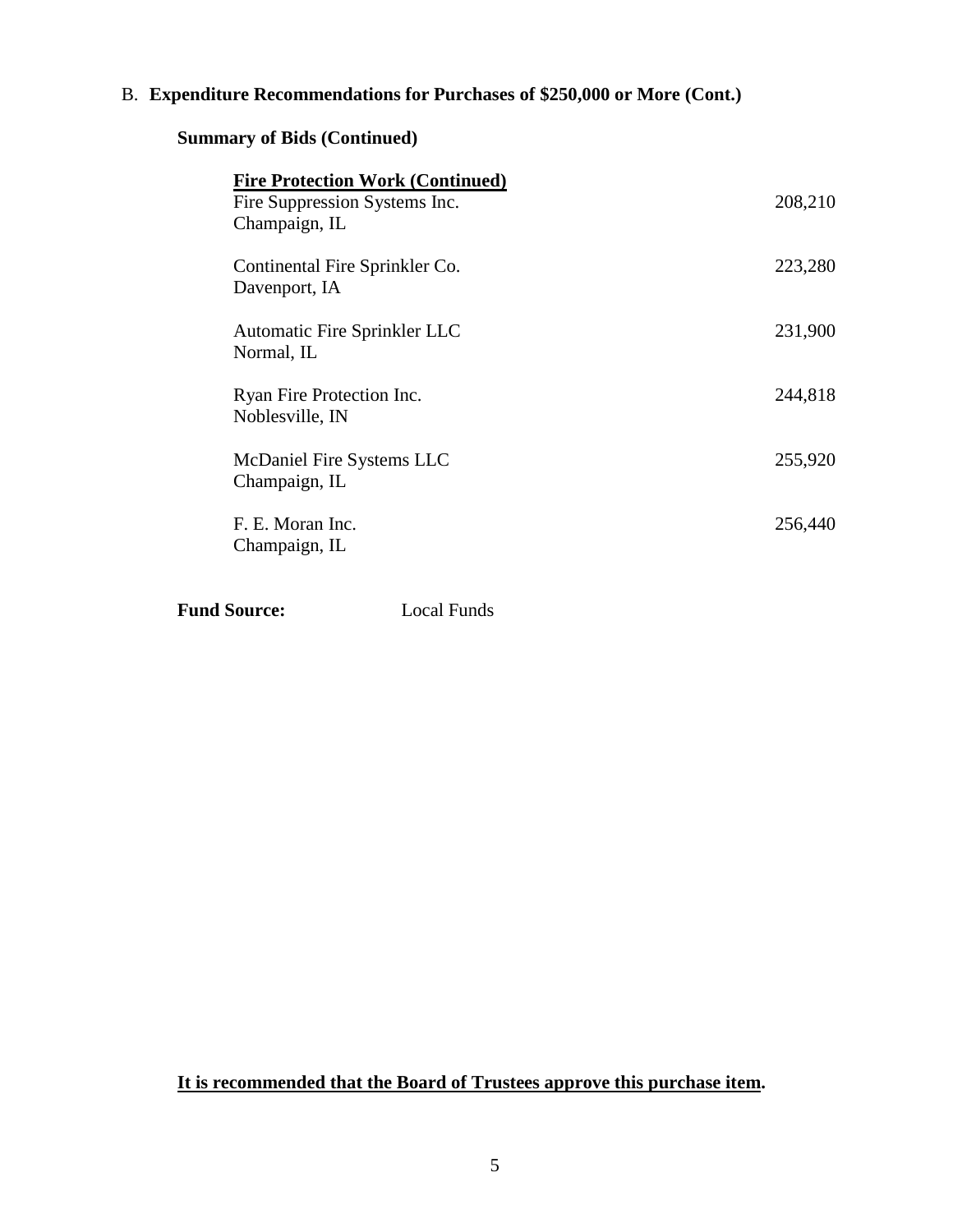| 2) | <b>Purchase Item:</b>                                                                       | Fire Sprinkler System                                                                                                                                                                                                                                                                                         |                                                |  |
|----|---------------------------------------------------------------------------------------------|---------------------------------------------------------------------------------------------------------------------------------------------------------------------------------------------------------------------------------------------------------------------------------------------------------------|------------------------------------------------|--|
|    | <b>Description/Explanation:</b>                                                             | The project includes labor, materials and equipment for the<br>installation of a wet-pipe sprinkler system in Thomas Hall<br>during the summer of 2010 and Taylor Hall during the<br>summer of 2011. In conjunction with the installation of the<br>sprinkler system, the fire alarm system will be upgraded. |                                                |  |
|    | Cost:                                                                                       | $$1,382,590$ (including $$125,690$ contingency) as follows:                                                                                                                                                                                                                                                   |                                                |  |
|    |                                                                                             | <b>Fire Protection</b><br>Electrical<br>Contingency (10%)<br>Total                                                                                                                                                                                                                                            | \$659,000<br>597,900<br>125,690<br>\$1,382,590 |  |
|    | <b>Recommended Vendors:</b>                                                                 |                                                                                                                                                                                                                                                                                                               |                                                |  |
|    | <b>Fire Protection</b><br>Automatic Fire Sprinkler LLC<br>Normal, IL                        |                                                                                                                                                                                                                                                                                                               | \$659,000                                      |  |
|    | <b>Electrical Work</b><br>Glesco Electric Inc.<br>Urbana, IL                                |                                                                                                                                                                                                                                                                                                               | \$597,900                                      |  |
|    | <b>Summary of Bids:</b>                                                                     |                                                                                                                                                                                                                                                                                                               |                                                |  |
|    | <b>Fire Protection</b><br>Fire Suppression Systems Inc.<br>Champaign, IL<br>(Bid withdrawn) |                                                                                                                                                                                                                                                                                                               | \$631,500                                      |  |
|    | Automatic Fire Sprinkler LLC<br>Normal, IL                                                  |                                                                                                                                                                                                                                                                                                               | 659,000                                        |  |
|    | The PIPCO Co. LTD<br>Peoria, IL                                                             |                                                                                                                                                                                                                                                                                                               | 987,654                                        |  |
|    | Continental Fire Sprinkler Co.<br>Davenport, IA                                             |                                                                                                                                                                                                                                                                                                               | 1,065,000                                      |  |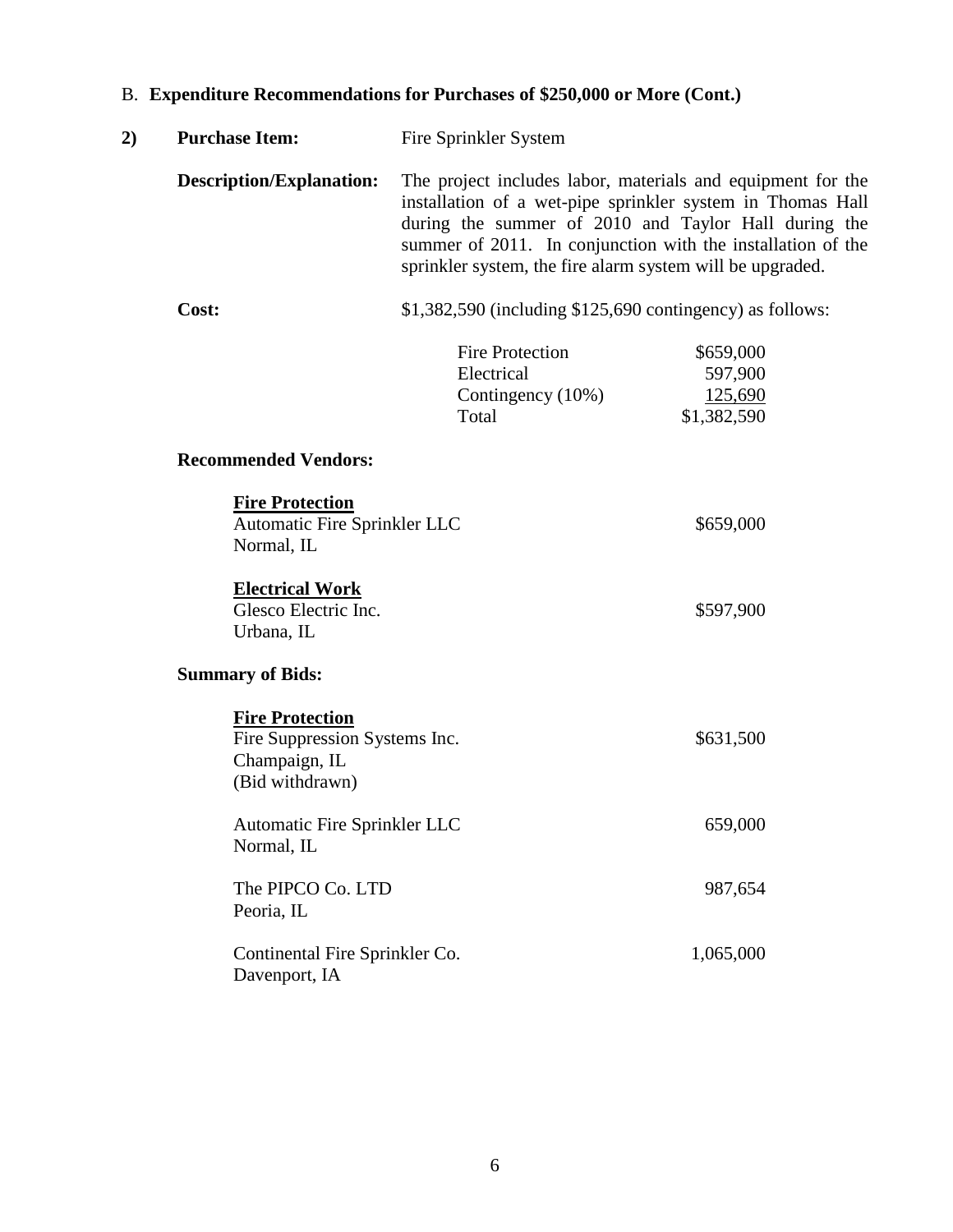# **Summary of Bids (Continued)**

| <b>Fire Protection (Continued)</b><br>Felmley-Dickerson Co.<br>Bloomington, IL | 1,149,900 |
|--------------------------------------------------------------------------------|-----------|
| F. J. Murphy & Sons Inc.<br>Springfield, IL                                    | 1,218,626 |
| <b>Electrical Work</b><br>Glesco Electric Inc.<br>Urbana, IL                   | \$597,900 |
| Bodine Electric of Decatur Inc.<br>Decatur, IL                                 | 644,865   |
| Anderson Electric Inc.<br>Mattoon, IL                                          | 659,790   |
| Commercial Electric Inc.<br>Mattoon, IL                                        | 705,214   |

**Fund Source:** Local Funds

**It is recommended that the Board of Trustees approve this purchase item.**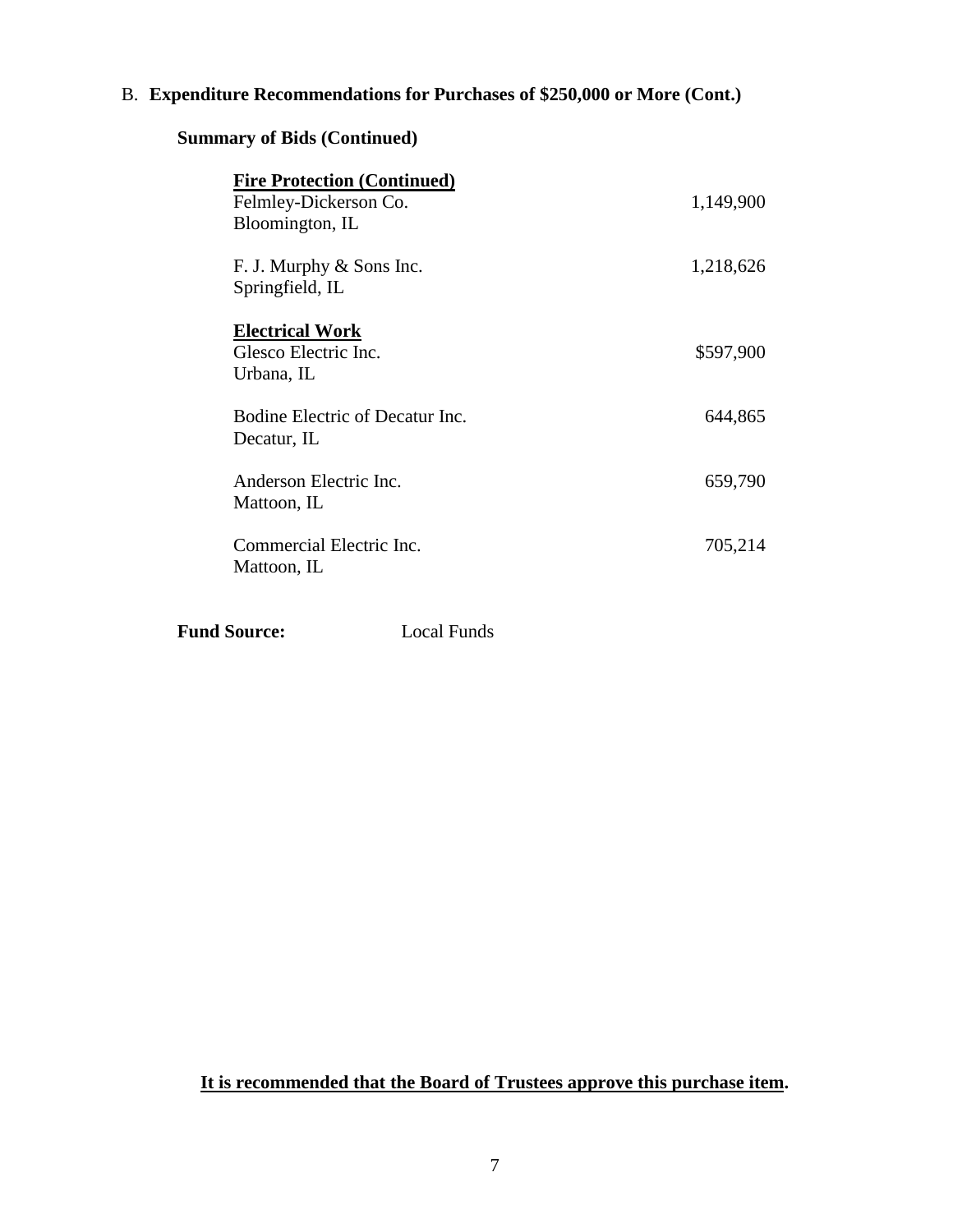| 3) | <b>Purchase Item:</b>           | Parking Lot Improvements                                                                                                                                                                                                                                                                                                                      |           |
|----|---------------------------------|-----------------------------------------------------------------------------------------------------------------------------------------------------------------------------------------------------------------------------------------------------------------------------------------------------------------------------------------------|-----------|
|    | <b>Description/Explanation:</b> | This purchase is for improvements to the west half of the<br>existing University Court Parking Lot. The scope of work<br>shall include removal of the existing paving, installation of an<br>underground drainage system and repavement of the existing<br>lot. This is the first phase of this project which shall be done<br>in two phases. |           |
|    | Cost:                           | \$779,323 (includes \$70,848 contingency)                                                                                                                                                                                                                                                                                                     |           |
|    | <b>Recommended Vendor:</b>      | Ne-Co Asphalt Company, Inc.<br>Charleston, IL                                                                                                                                                                                                                                                                                                 |           |
|    | <b>Summary of Bids:</b>         | Ne-Co Asphalt Company, Inc.<br>Charleston, IL                                                                                                                                                                                                                                                                                                 | \$708,475 |
|    |                                 | Christy-Foltz, Inc.<br>Decatur, IL                                                                                                                                                                                                                                                                                                            | \$754,738 |
|    |                                 | Mid-States General and Mechanical \$905,882<br><b>Contracting Corporation</b><br>Decatur, IL                                                                                                                                                                                                                                                  |           |
|    |                                 | There were eleven (11) planholders/vendors who did not bid.                                                                                                                                                                                                                                                                                   |           |
|    | <b>Fund Source:</b>             | <b>Local Funds</b>                                                                                                                                                                                                                                                                                                                            |           |

**It is recommended that the Board of Trustees approve this purchase item.**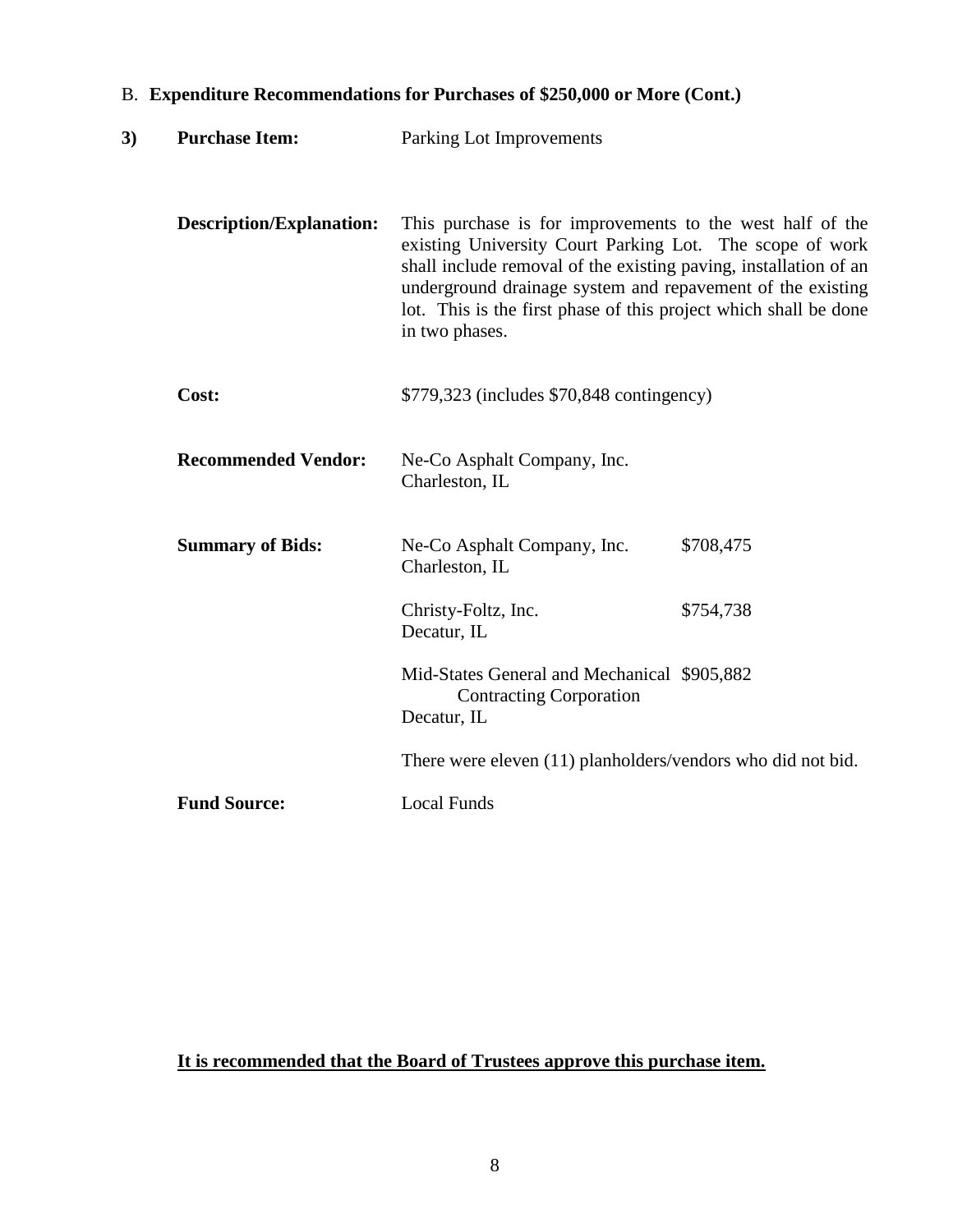#### C. **Housing Rates**

#### **RESIDENCE HALLS & GREEK COURT (Effective Fall Semester 2010)**

|                                                                                                                                              | <b>CURRENT</b> | <b>INCREASE</b> | <b>PROPOSED</b> |                             |
|----------------------------------------------------------------------------------------------------------------------------------------------|----------------|-----------------|-----------------|-----------------------------|
| 7 Plus Meal Option/Semester<br>7 Dining Center Meals per Week plus<br>\$200 Dining Dollars per Semester plus<br>2 Bonus Meals per Semester   | \$3,584        | \$224           | \$3,808         | (Rm \$2,665/<br>Bd \$1,143) |
| 10 Plus Meal Option/Semester<br>10 Dining Center Meals per Week plus<br>\$60 Dining Dollars per Semester plus<br>3 Bonus Meals per Semester  | \$3,743        | \$234           | \$3,977         | (Rm \$2,665/<br>Bd \$1,312) |
| 12 Plus Meal Option/Semester<br>12 Dining Center Meals per Week plus<br>\$100 Dining Dollars per Semester plus<br>4 Bonus Meals per Semester | \$3,884        | \$243           | \$4,127         | (Rm \$2,665/<br>Bd \$1,462) |
| 15 Plus Meal Option/Semester<br>15 Dining Center Meals per Week plus<br>\$140 Dining Dollars per Semester plus<br>5 Bonus Meals per Semester | \$4,039        | \$253           | \$4,292         | (Rm \$2,665/<br>Bd \$1,627) |

The Plus Meal Option permits each student with a board plan to use a specified number of Dining Dollars for any of the following: 1) Purchases at the Food Court within the University Union; 2) Purchases at our two residence hall convenience centers; 3) Purchases at Panther Pantry and Java B&B in the University Union; 4) Meals for a guest in any Dining Center when accompanied by the student; 5) Additional meals for the student in any Dining Center. Bonus Meals allows the plan holder to use those meals for a guest or for themselves if they run out of meals.

|                                      | <b>CURRENT</b> | <b>INCREASE</b> | <b>PROPOSED</b> |
|--------------------------------------|----------------|-----------------|-----------------|
| Double Room as Single (per Semester) | \$800          | \$0             | \$800           |
| Triple Room as Double (per Semester) | \$450          | \$0             | \$450           |
| <b>Summer Room and Board</b>         | <b>CURRENT</b> | <b>INCREASE</b> | <b>PROPOSED</b> |
| 2011 Summer - 4 week - Single Room   | \$831          | \$52            | \$883           |
| 2011 Summer - 4 week - Double Room   | \$664          | \$42            | \$706           |
| 2011 Summer - 6 week - Single Room   | \$1,247        | \$78            | \$1,325         |
| 2011 Summer - 6 week - Double Room   | \$996          | \$62            | \$1,058         |
| 2011 Summer - 8 week - Single Room   | \$1,663        | \$104           | \$1,767         |
| 2011 Summer - 8 week - Double Room   | \$1,328        | \$83            | \$1,411         |

NOTE: 12 Plus Meal Plan is the only option offered during Summer Sessions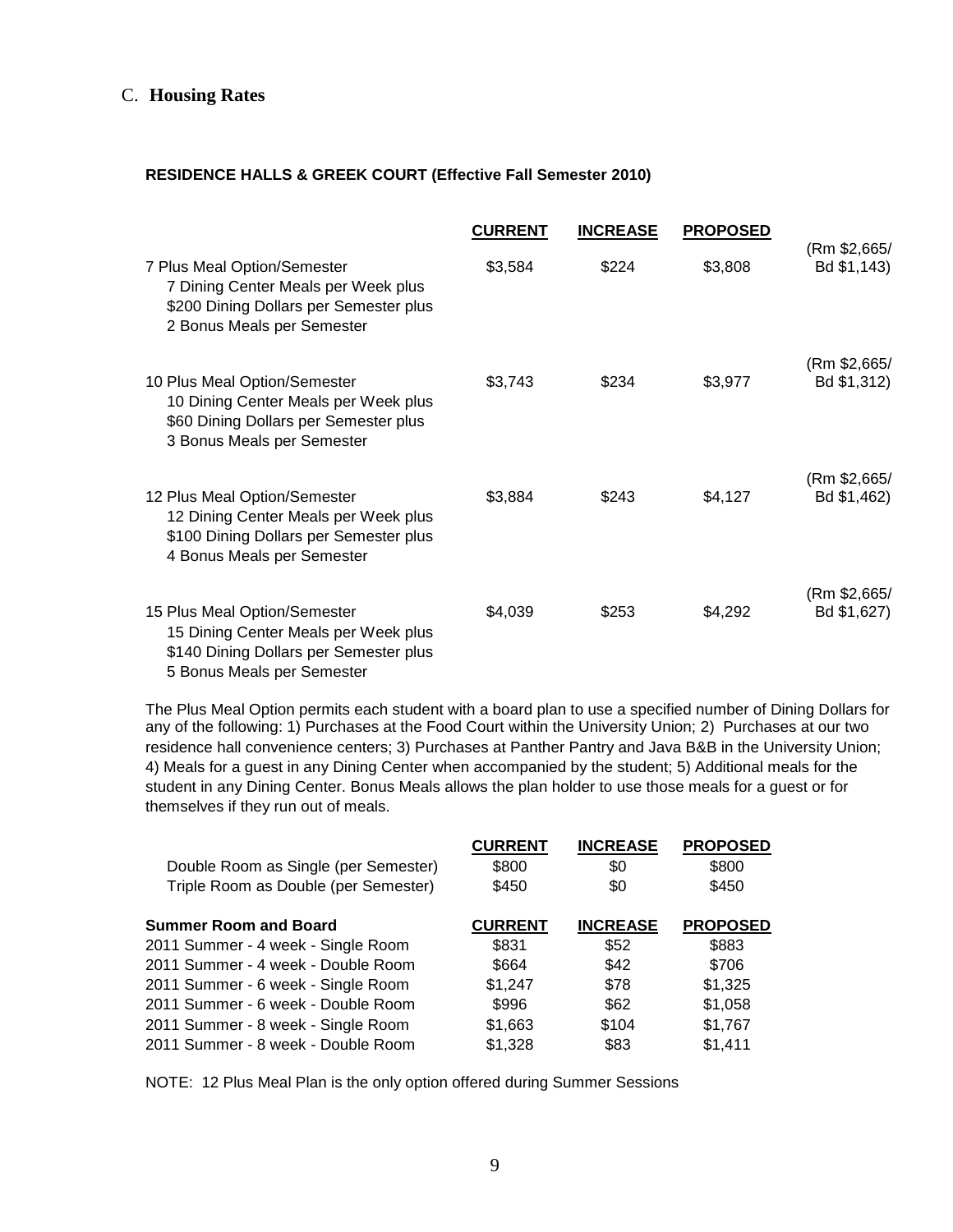# C. **Housing Rates (Cont.)**

## **UNIVERSITY APARTMENTS (Monthly rates will be effective August 15, 2010)**

| 9.5 MONTHS:                       | <b>CURRENT</b> | <b>INCREASE</b> | <b>PROPOSED</b> |
|-----------------------------------|----------------|-----------------|-----------------|
| 1 1/2 Room Apartment (efficiency) | \$4,036        | \$122           | \$4,158         |
| 2 Room Apartment (one bedroom)    | \$4,244        | \$128           | \$4,372         |
| <b>Super Efficiency</b>           | \$3,776        | \$114           | \$3,890         |
| <b>PER MONTH:</b>                 |                |                 |                 |
| 1 1/2 Room Apartment (efficiency) | \$425          | \$13            | \$438           |
| 2 Room Apartment (one bedroom)    | \$447          | \$13            | \$460           |
| <b>Super Efficiency</b>           | \$398          | \$11            | \$409           |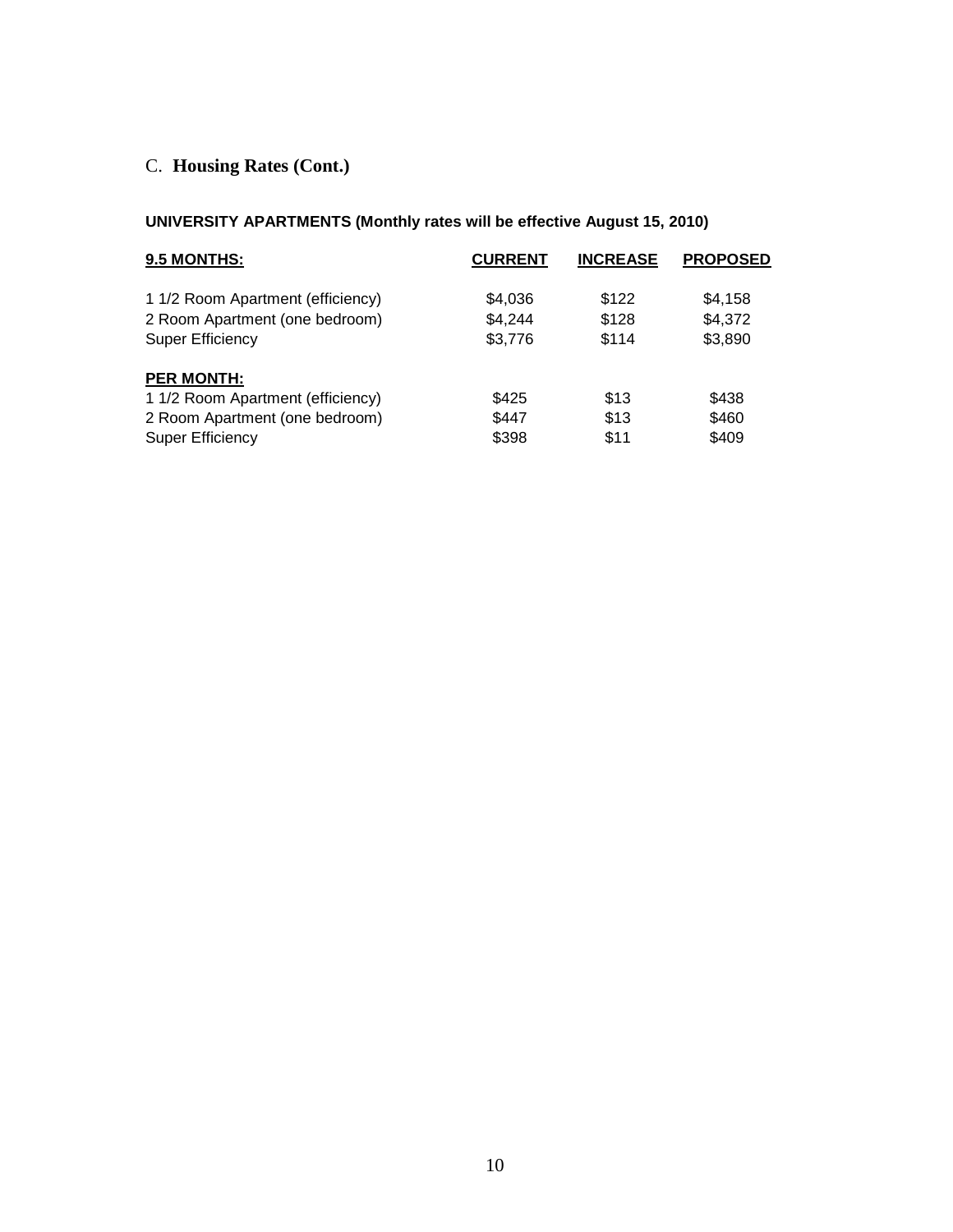### C. **Housing Rates (Cont.)**

#### **UNIVERSITY COURT - 2010-2011 Academic Year Rates (Effective August 1, 2010)**

Per resident, per semester, based on double occupancy

|                                          | <b>CURRENT</b> | <b>INCREASE</b> | <b>PROPOSED</b> |
|------------------------------------------|----------------|-----------------|-----------------|
| 2 Bedroom, 1 Bath, No Balcony            | \$2,389        | \$72            | \$2,461         |
| 2 Bedroom, 1 Bath, Balcony               | \$2,534        | \$76            | \$2,610         |
| 2 Bedroom, 1 1/2 Bath, No Balcony        | \$2,571        | \$77            | \$2,648         |
| 2 Bedroom, 1 1/2 Bath, Balcony           | \$2,663        | \$80            | \$2,743         |
| 1 Bedroom, 1 Bath, No Balcony            | \$2,761        | \$83            | \$2,844         |
| Studio                                   | \$2,263        | \$68            | \$2,331         |
| 3 Bedroom, 1 Bath                        | \$3,025        | \$91            | \$3,116         |
| <b>Fall 2010 Semester Only Contracts</b> |                |                 |                 |
| 2 Bedroom, 1 Bath, No Balcony            | \$2,628        | \$79            | \$2,707         |
| 2 Bedroom, 1 Bath, Balcony               | \$2,787        | \$84            | \$2,871         |
| 2 Bedroom, 1 1/2 Bath, No Balcony        | \$2,828        | \$85            | \$2,913         |
| 2 Bedroom, 1 1/2 Bath, Balcony           | \$2,929        | \$88            | \$3,017         |
| 1 Bedroom, 1 Bath, No Balcony            | \$3,037        | \$91            | \$3,128         |
| Studio                                   | \$2,489        | \$75            | \$2,564         |
| 3 Bedroom, 1 Bath                        | \$3,328        | \$100           | \$3,428         |
| Summer 2011 (Effective May 2010)         |                |                 |                 |
| <b>Monthly Rate</b>                      |                |                 |                 |
| 2 Bedroom, 1 Bath, No Balcony            | \$450          | \$14            | \$464           |
| 2 Bedroom, 1 Bath, Balcony               | \$481          | \$14            | \$495           |
| 2 Bedroom, 1 1/2 Bath, No Balcony        | \$477          | \$14            | \$491           |
| 2 Bedroom, 1 1/2 Bath, Balcony           | \$494          | \$15            | \$509           |
| 1 Bedroom, 1 Bath, No Balcony            | \$450          | \$14            | \$464           |
| Studio                                   | \$451          | \$14            | \$465           |
| 3 Bedroom, 1 Bath                        | \$506          | \$15            | \$521           |

#### **It is recommended that the Board of Trustees approve the above room and board rates for FY2011.**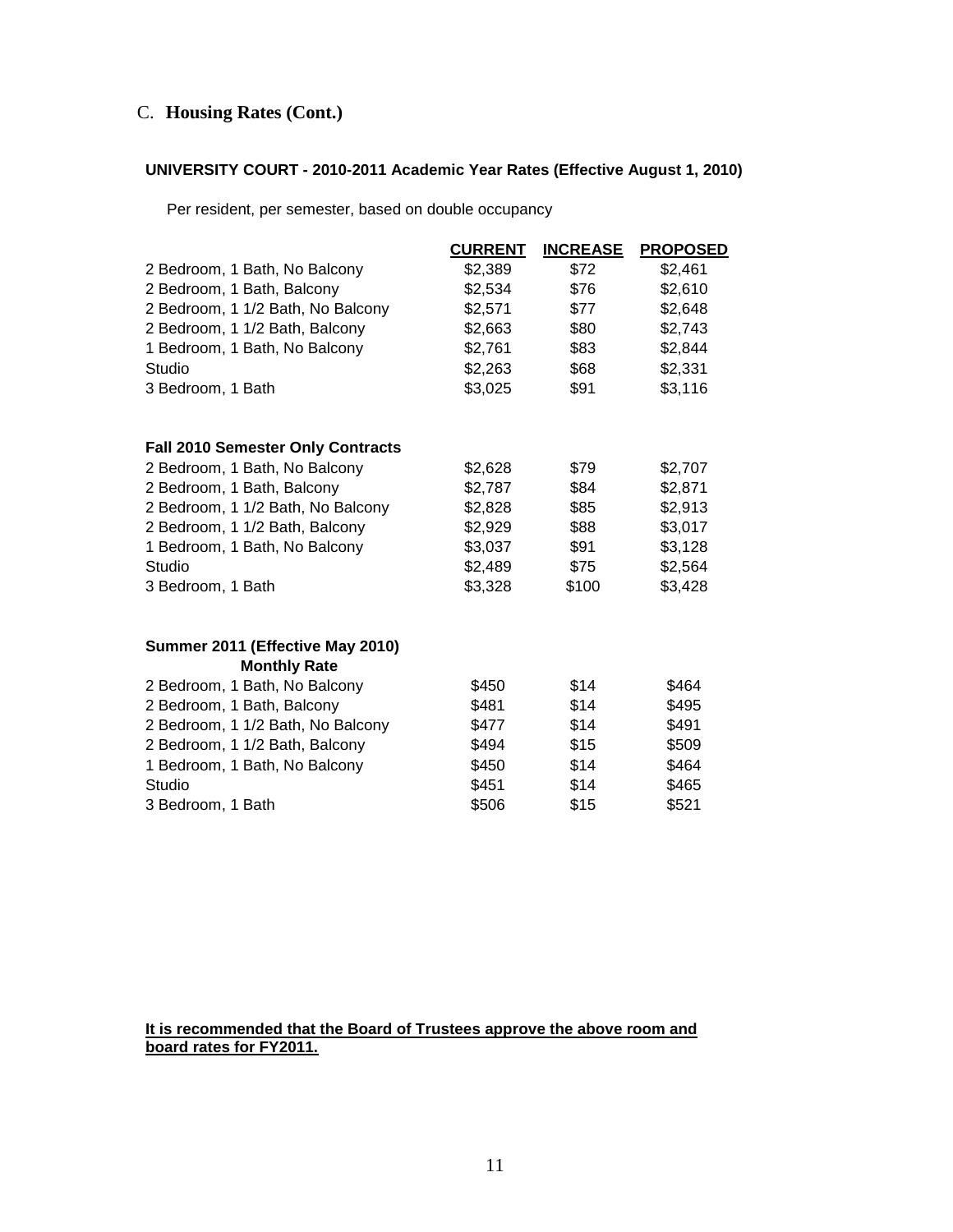## D. **Revision to Board Governing** *Policies* **[Final Reading]**



Policy: II.D. Academic Freedom and Responsibility

Issued: January 16, 1996

The following revisions are being presented as a first reading to Board Governing *Policy* Article  $II.D.:$ 

#### **D. Academic Freedom and Responsibility.**

In adopting the following statements concerning academic freedom and responsibility, the Board affirms that academic freedom should not be abridged or abused and joins the numerous other organizations which have endorsed such principles.

#### **1. Academic Freedom.**

Institutions of higher education are conducted for the common good and not to further the interest of either the individual faculty member or the institution as a whole. The common good depends upon the free search for knowledge and truth and its free exposition. Academic freedom is essential to these purposes and applies to teaching, research, and publication. Academic freedom in research is fundamental to the search for knowledge and truth. Academic freedom in teaching is fundamental for the protection of the rights of the faculty member in teaching and of the student to freedom in learning. Academic freedom in publication is fundamental to foster an environment of intellectual curiosity and dialogue. This freedom carries with it duties and responsibilities correlative with these rights.

- a. Faculty members are entitled to full freedom in research and in the publication of the results, subject to the adequate performance of their other academic duties; but research for pecuniary return should be based upon an understanding with the authorities of the institution.
- b. Faculty members are entitled to freedom in the classroom in discussing their subjects, but they should be careful not to persistently introduce into their teaching controversial matters having no relation to their subject.
- c. College or university faculty members are citizens, members of a learned profession, and officers of an educational institution. When they speak or write as a citizen on matters of public concern they should be free from institutional censorship or discipline, but their special position in the community imposes special obligations. As a person of learning and an educational officer, they should remember that the public may judge their profession and their institution by their utterances. Hence, they should at all times be accurate, should exercise appropriate restraint, should show respect for the opinions of others, and should indicate that they are not institutional spokespersons.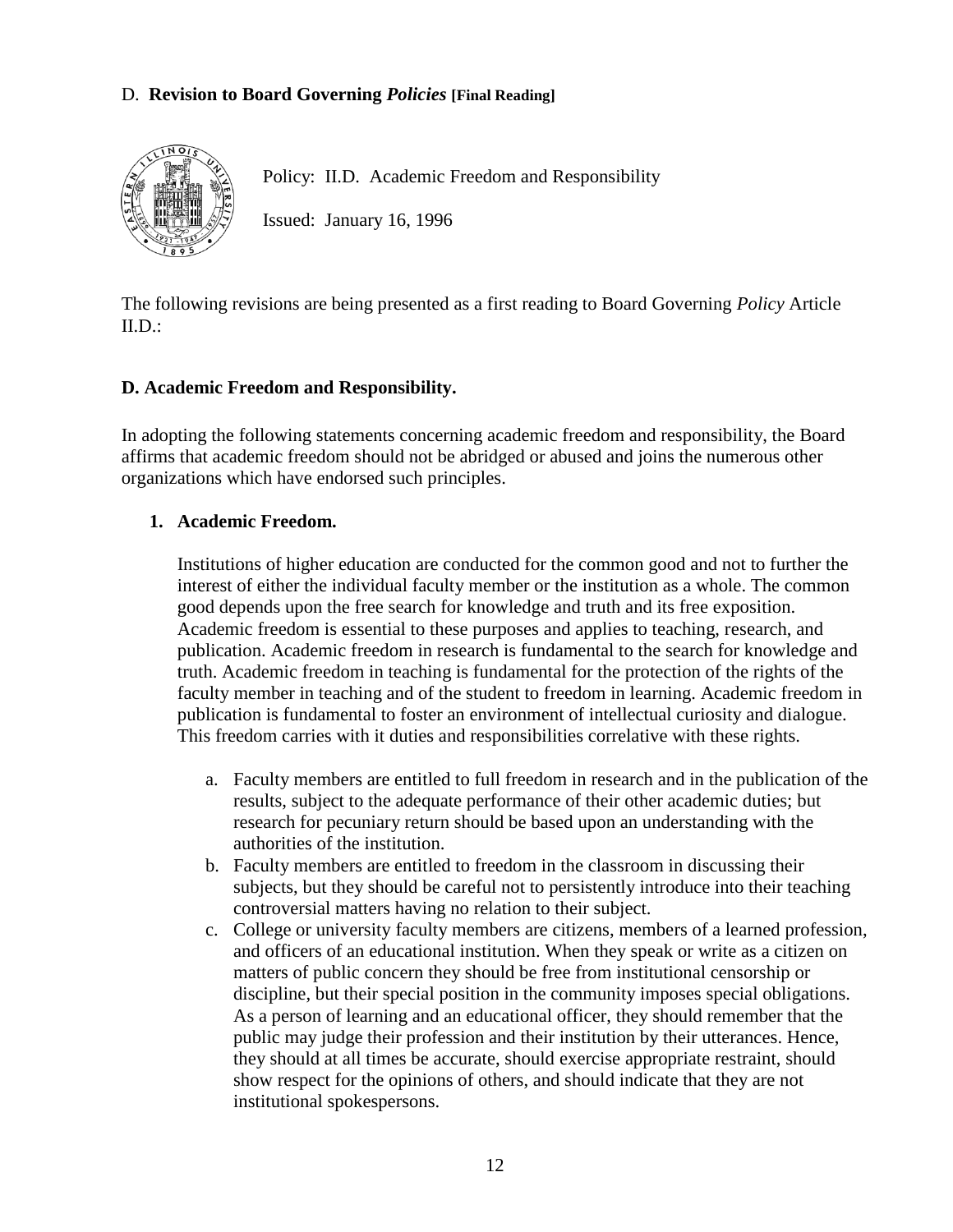## D. **Revision to Board Governing** *Policies* **[Final Reading] (Cont.)**

- d. In accordance with 110 ILCS 665/10-140, all faculty and staff members are free to communicate views on any matter of public or private concern to any branch of the state or federal government or any member thereof provided that the employee does not represent that he or she speaks for or on behalf of the university unless otherwise authorized. Faculty and staff members may also:
	- i. display political buttons, stickers, or patches provided that such display by faculty members in instructional settings is relevant to the instructional purpose;
	- ii. attend partisan political rallies provided that the faculty or staff member is not on duty; and
	- iii. display partisan bumper stickers on his or her vehicle.

**It is recommended that the Board of Trustees approve the revisions to the above listed Board**  *Governing Policies***.**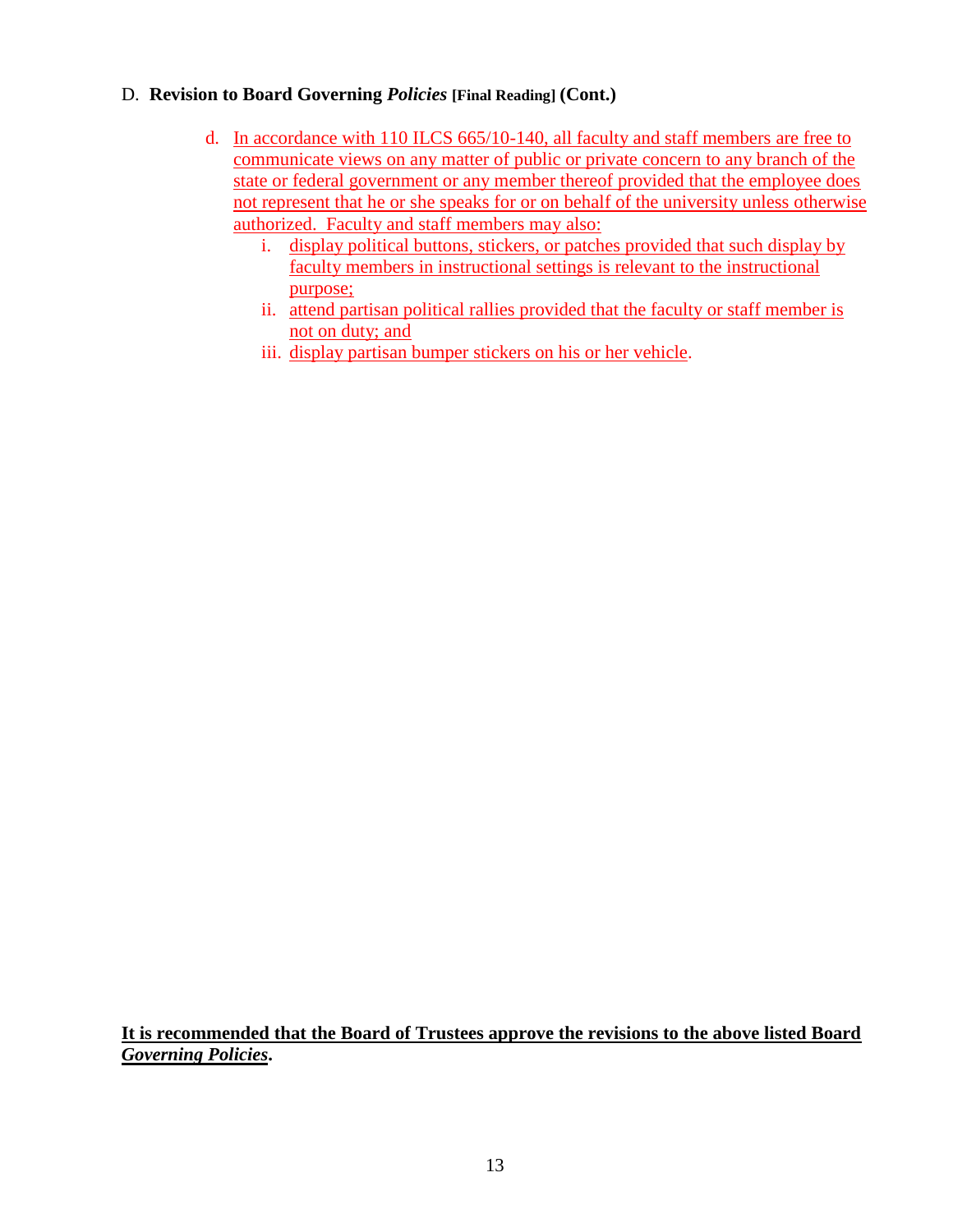# E. **Naming of University Property**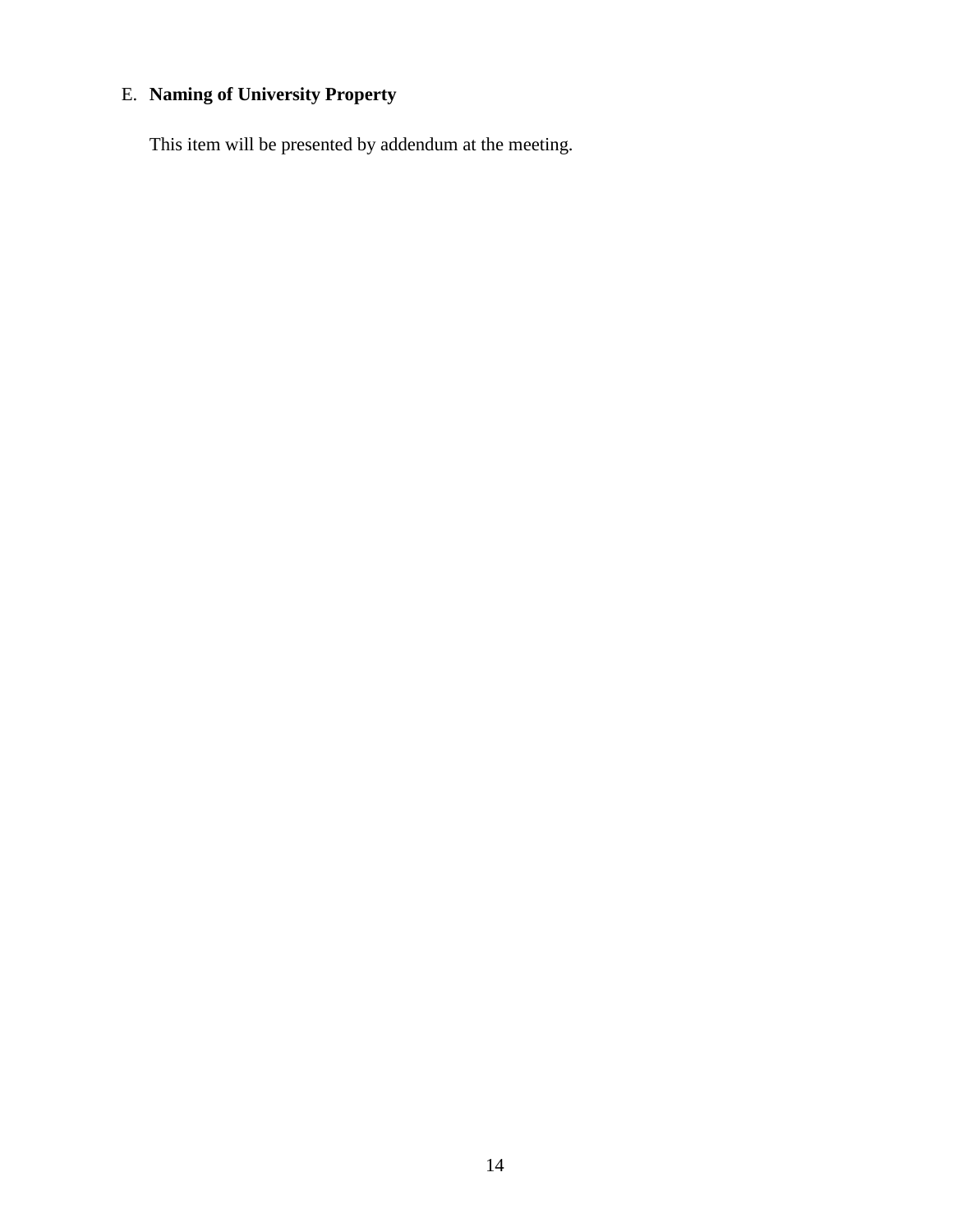# F. **Honorary Degrees**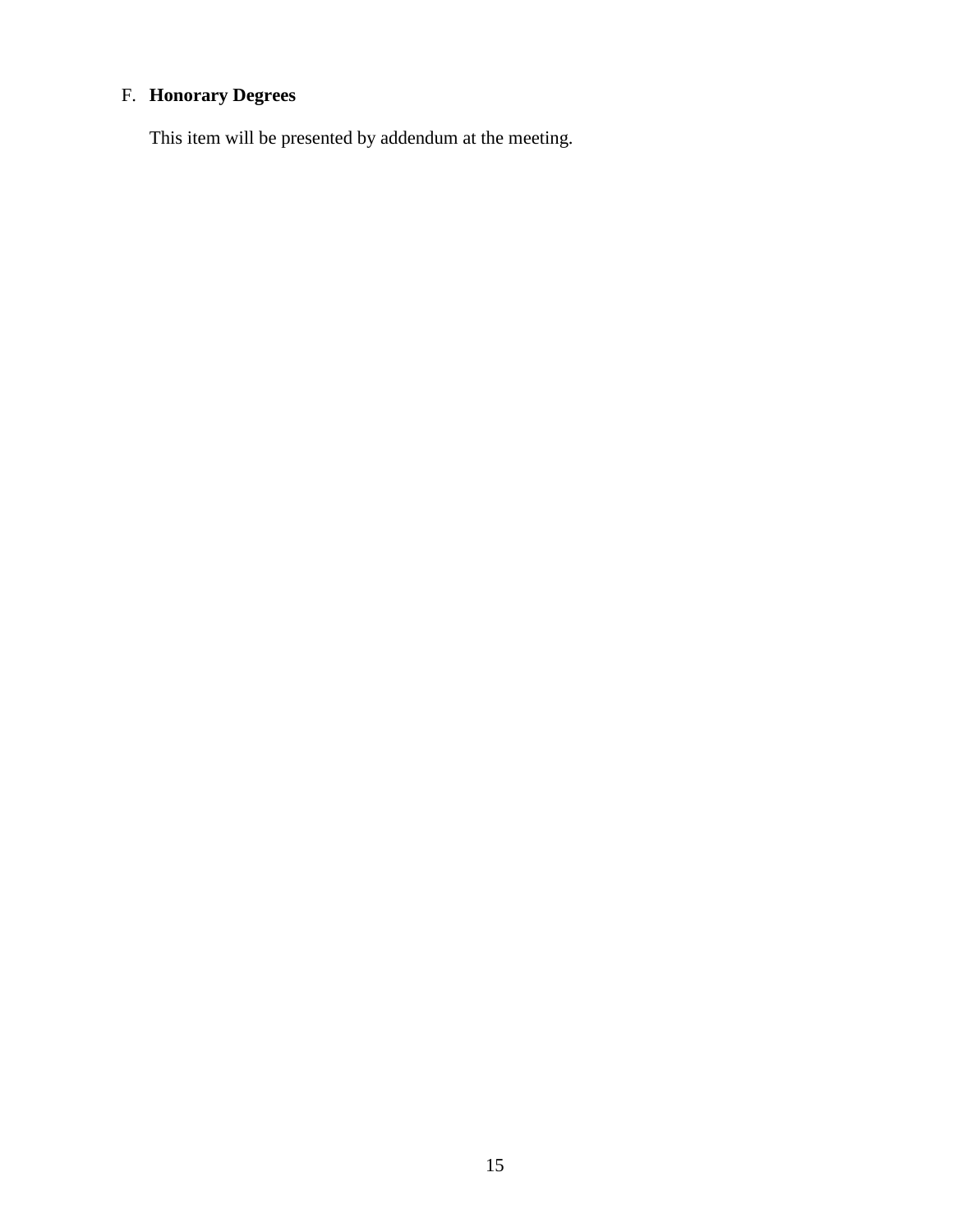# G. **Personnel Contract**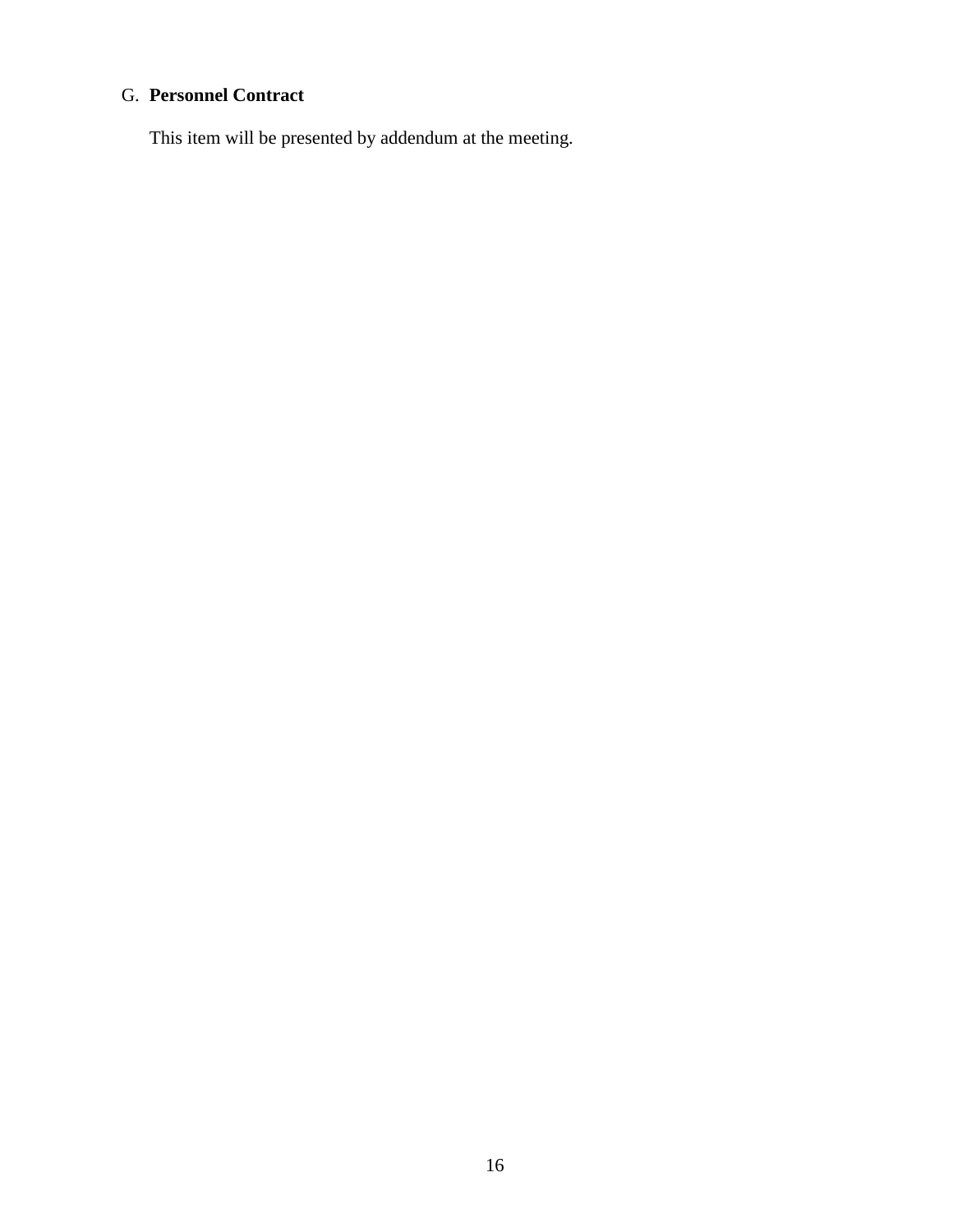# H. **Labor Agreement**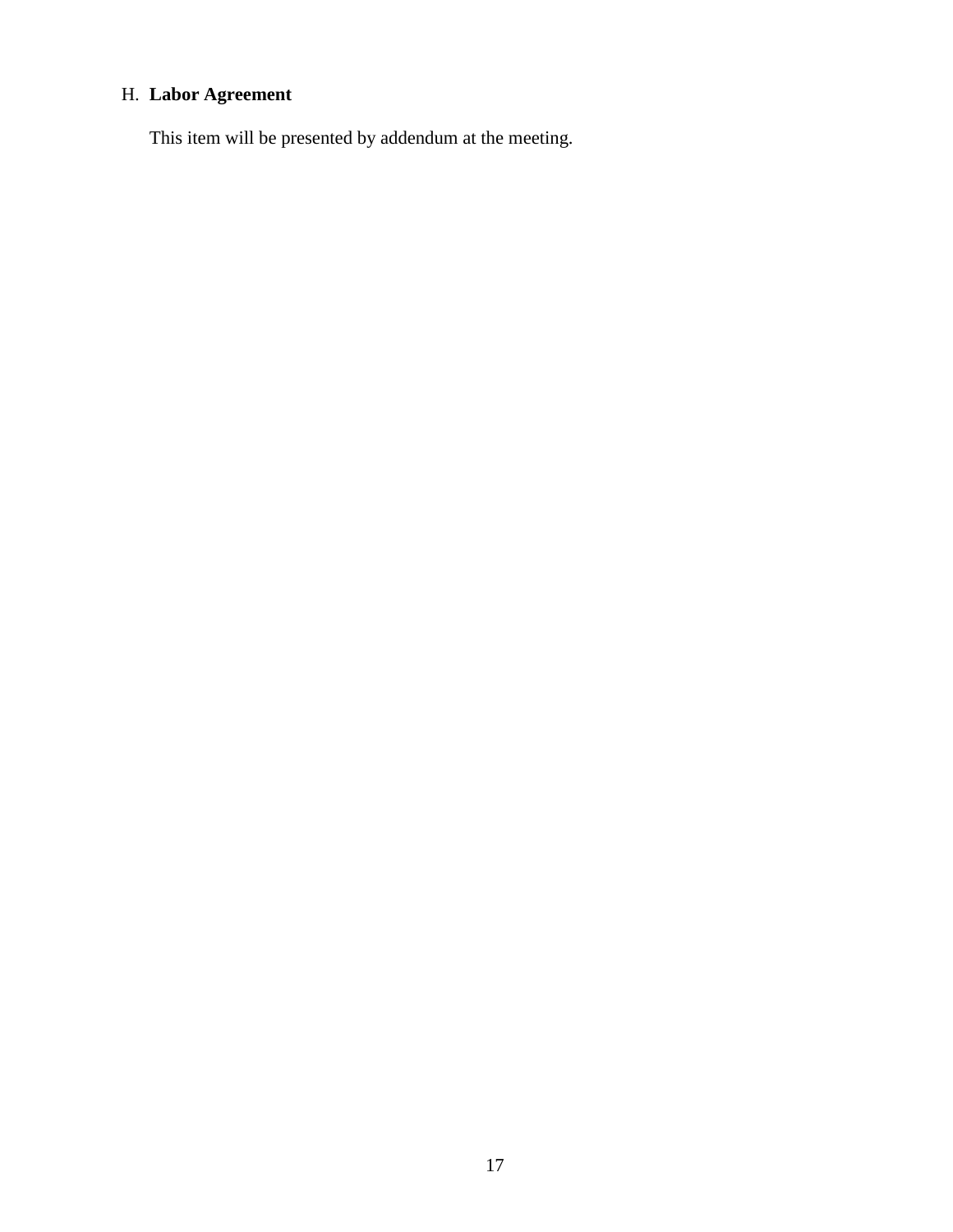#### I. **Amendment to Faculty Senate's Constitution**

During the Fall, 2009 semester, the Faculty Senate held a special election which included a ballot question on an amendment to the Senate's Constitution. The amendment was overwhelmingly supported by those faculty members who cast ballots. The Senate's Constitution requires that amendments be approved by the President and submitted to the Board of Trustees before they are considered adopted.

The amendment seeks a change in how proposed amendments in the future may be made available to faculty members, specifically the new language will allow for electronic distribution. The current and proposed language is as follows:

#### **Current Language: Article XI, Section 1.a.**

**A copy of the proposed amendment shall be distributed through the campus mail to each faculty member at least two weeks before a vote is taken.**

**Proposed New Language: Article XI, Section 1.a.**

**A copy of the proposed amendment shall be distributed via electronic mail or through the campus mail to each faculty member at least two weeks before a vote is taken.**

**It is recommended that the Board of Trustees approve the above amendment to the Faculty Senate's Constitution.**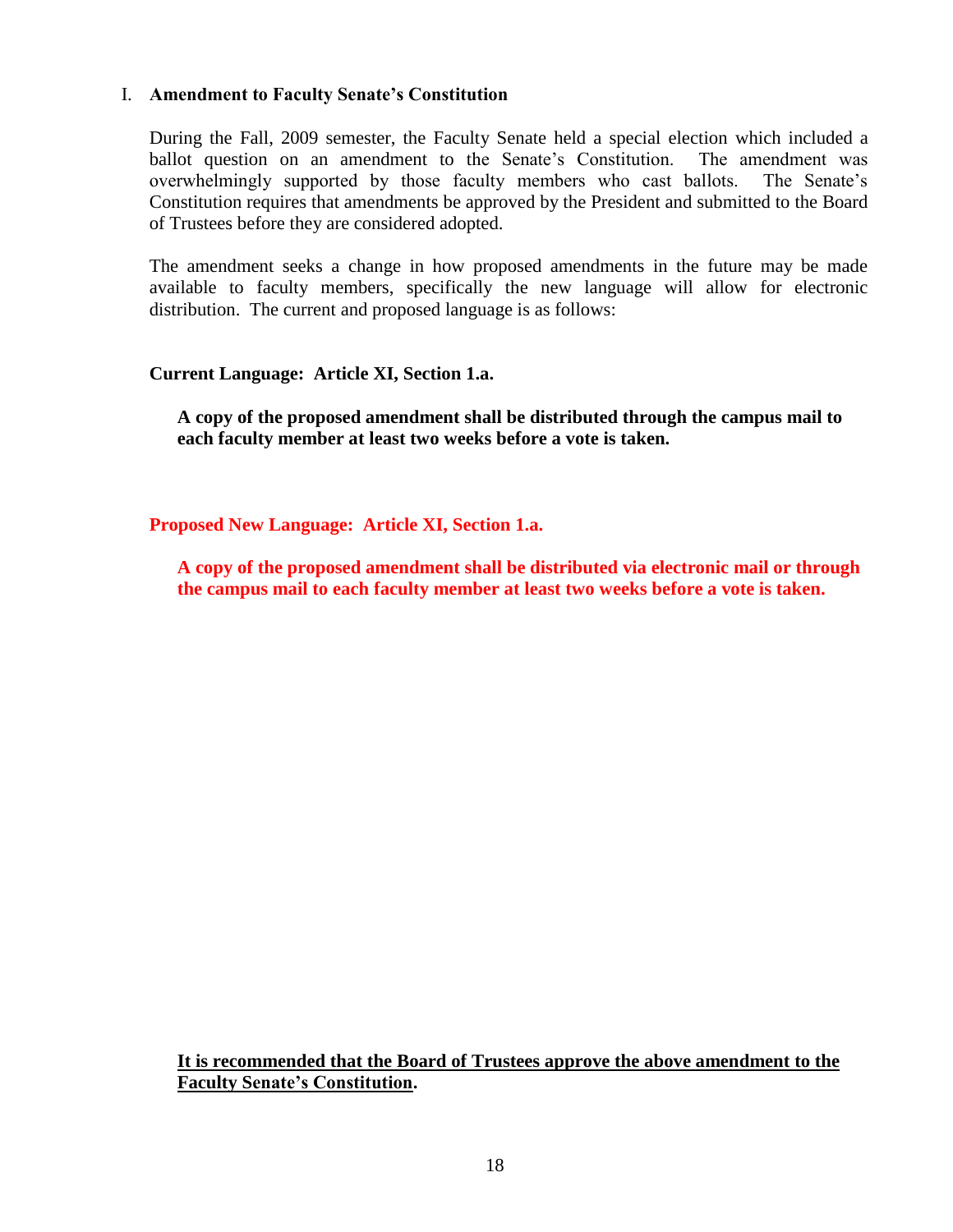# IV. INFORMATION ITEMS

# A. **President's Report**

Ms. Barbara Burke will report on the NCAA Athletics Certification for 2009 – 2011.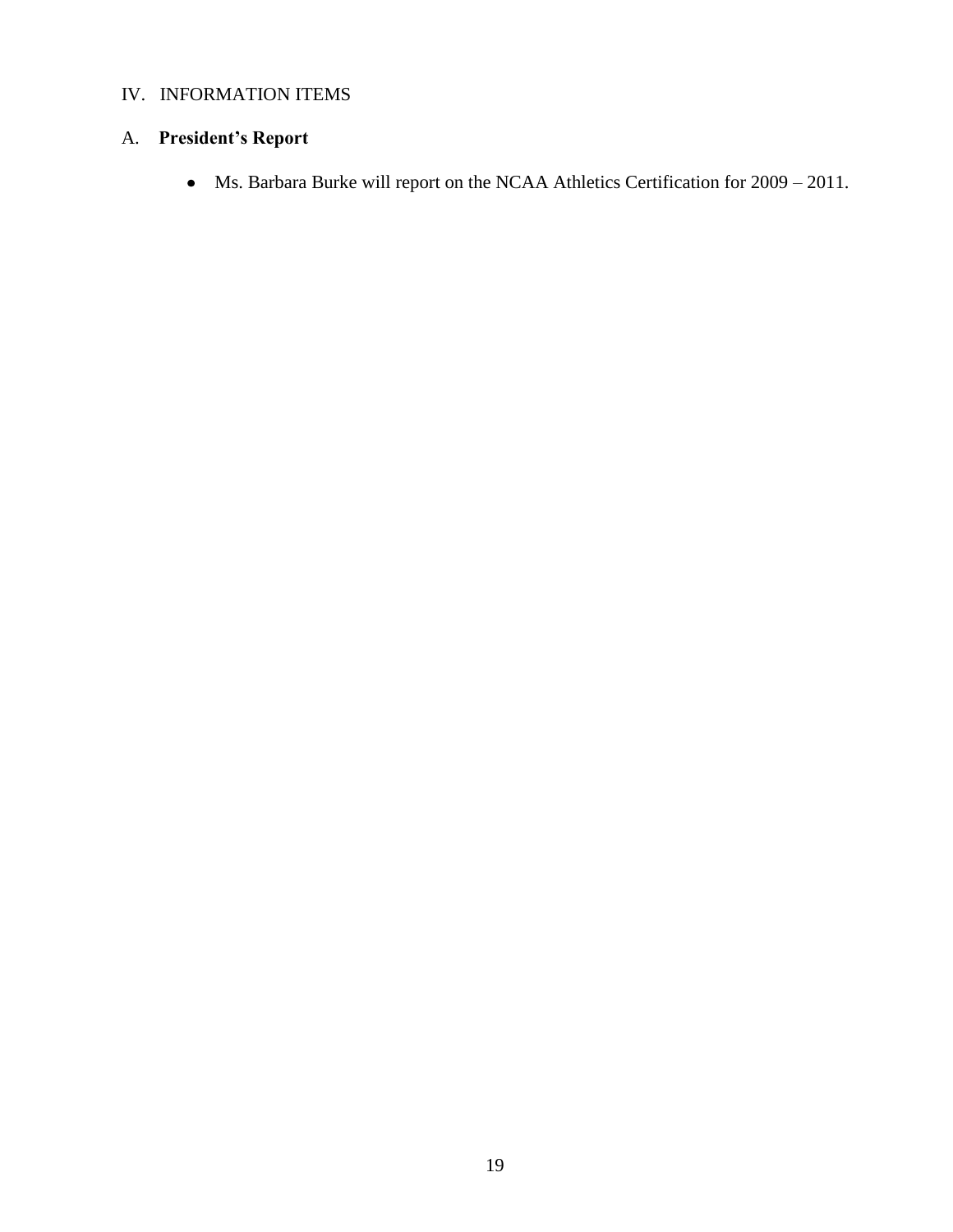# B. **Report from Board Chair**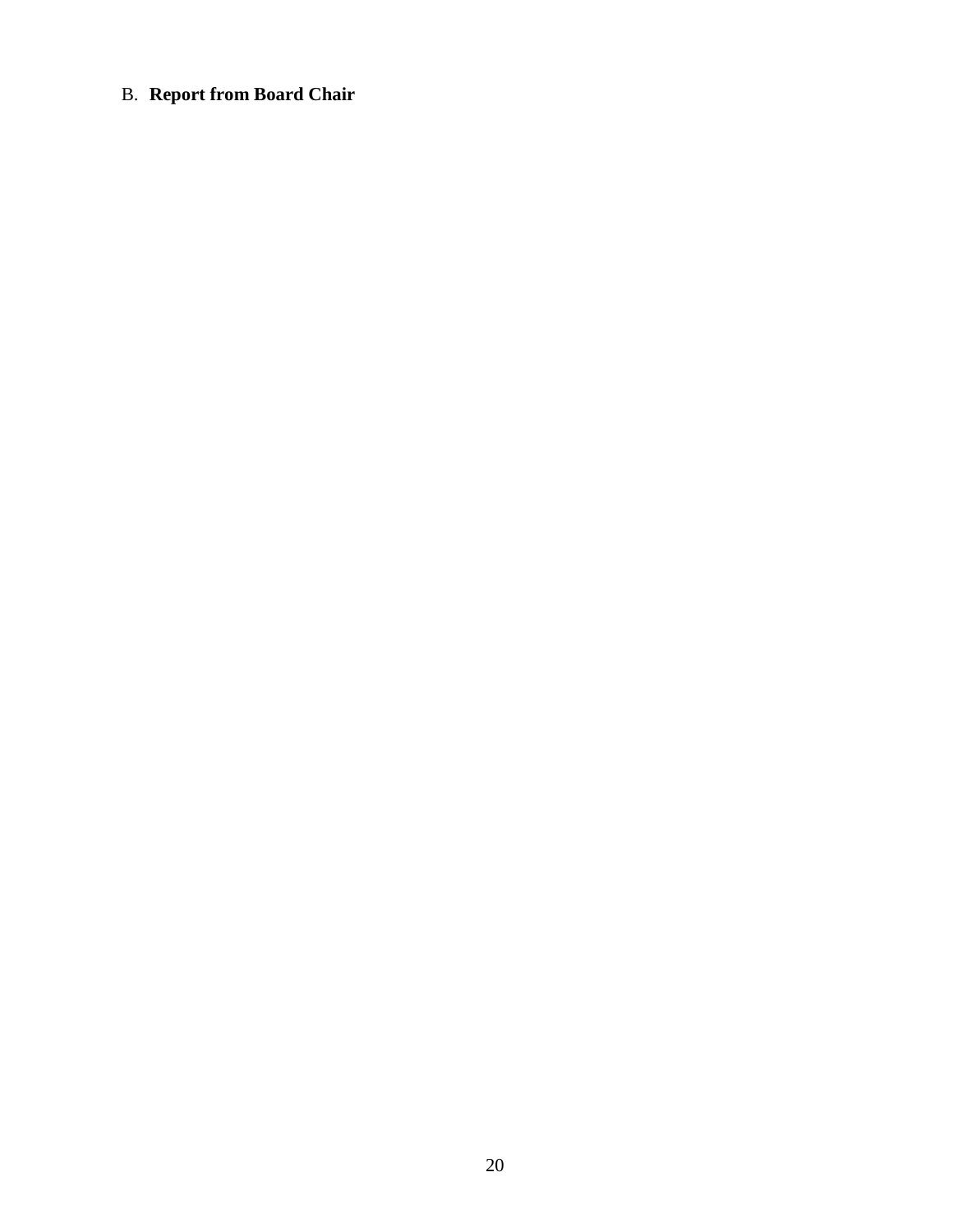#### C. **Committee Reports**

### **Executive/Planning Committee**

Mr. Bill O'Rourke, Chair Mr. Roger Kratochvil Mr. Leo Welch Dr. Robert Webb

## **Board Relations Committee**

Ms. Julie Nimmons, Chair Mr. Don Yost

#### **Finance/Audit Committee**

Dr. Robert Webb, Chair Mr. Don Yost

#### **Academic and Student Affairs Committee**

Mr. Leo Welch, Chair Ms. Julie Nimmons Mr. Eric Wilber

# **Board Regulations**

Mr. Leo Welch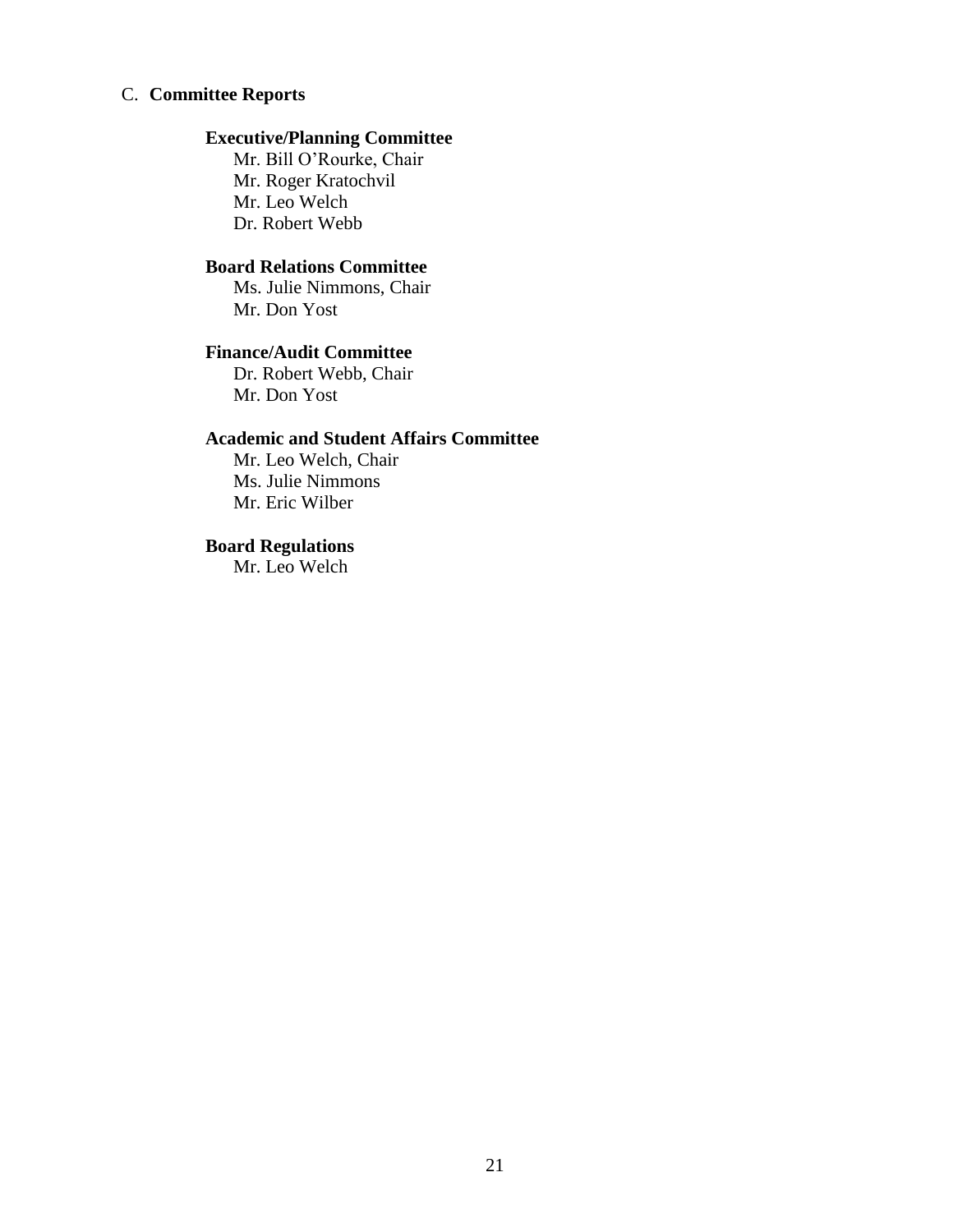# D. **Reports from Constituencies**

Faculty Senate – John Henry Pommier

Staff Senate – No Report

Student Government – Michelle Murphy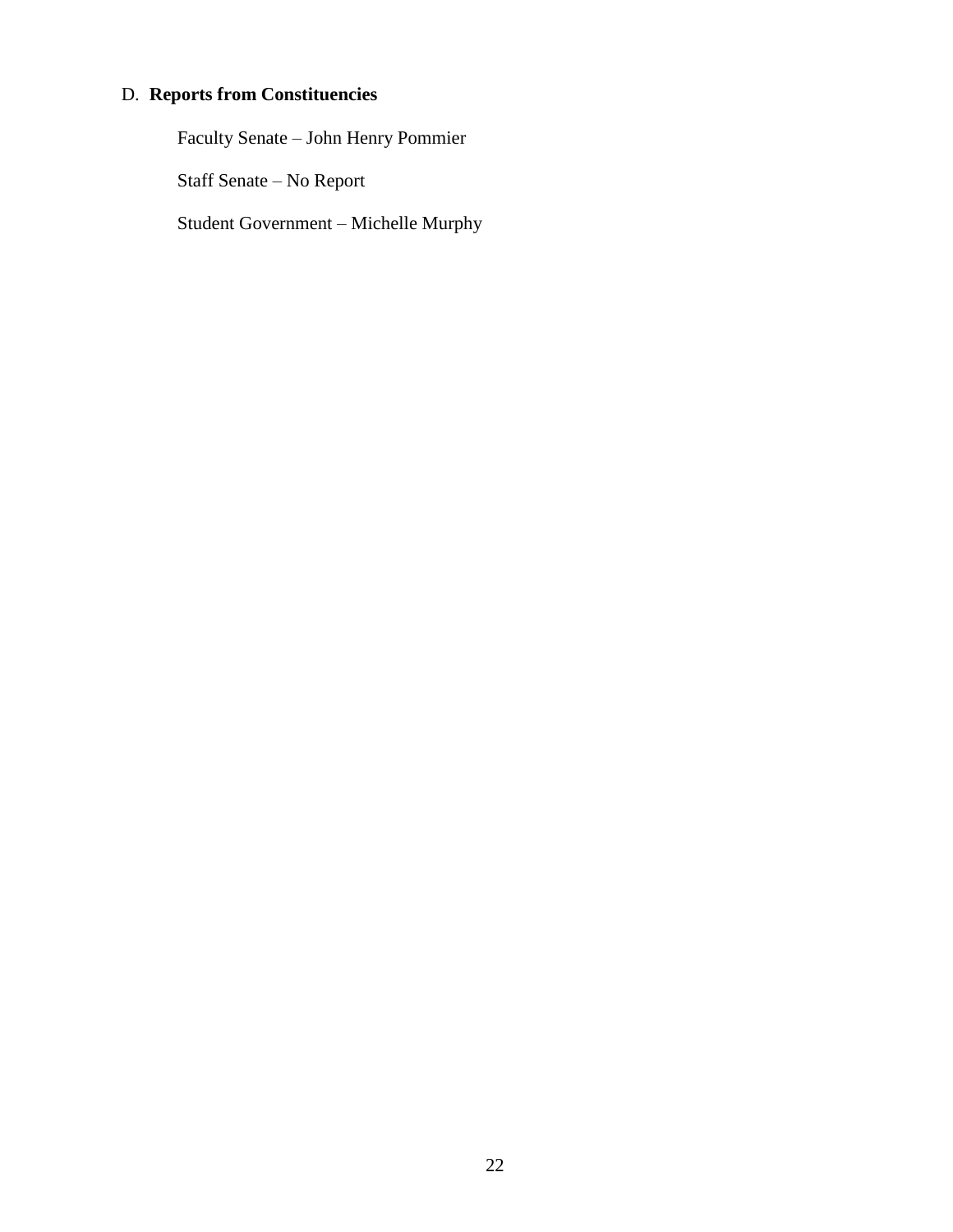# E. **Report on Student Body Constitution Revisions**

Eric Wilber will make a presentation to the Board regarding revisions to the Student Body Constitution.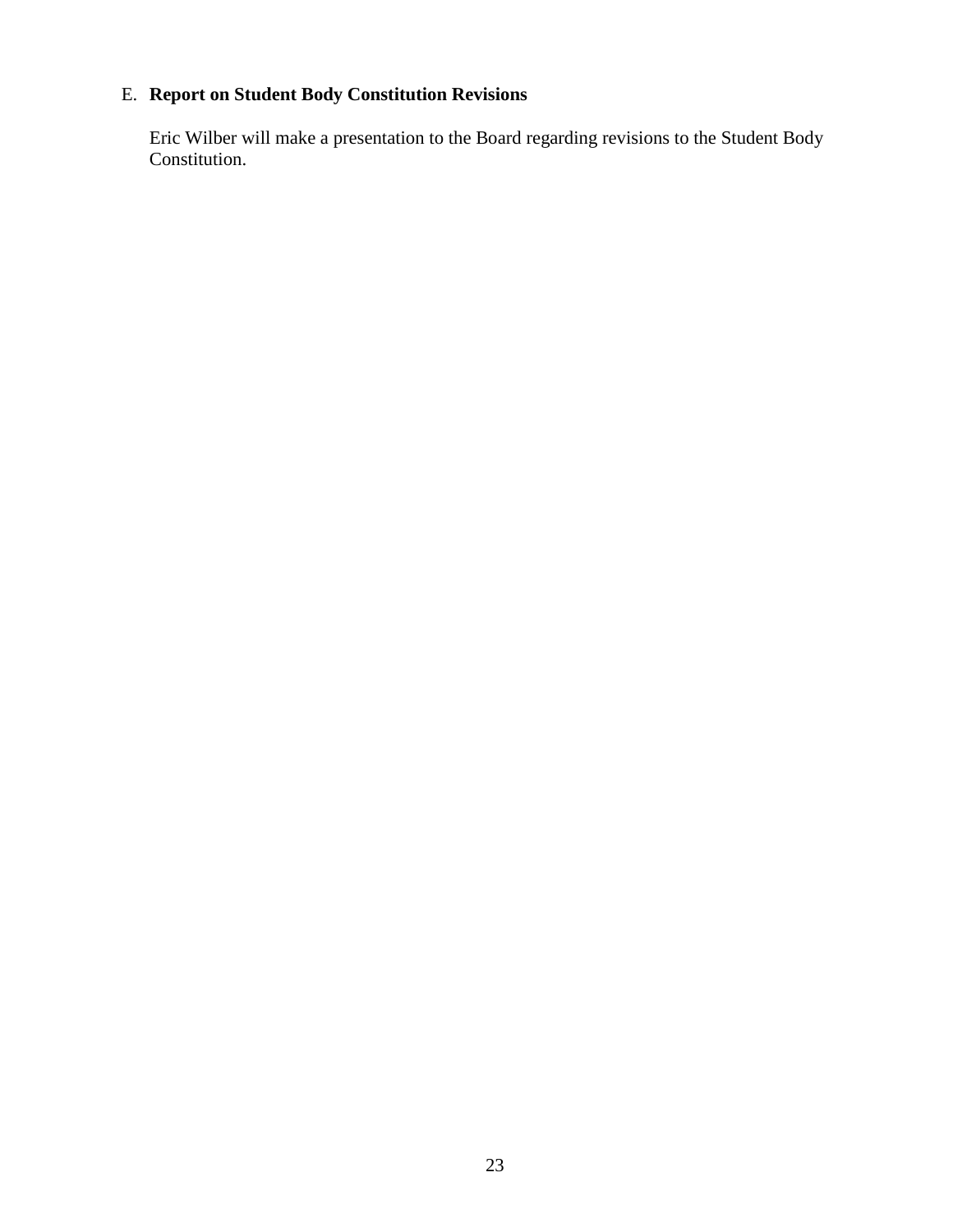#### F. **FY 2010 Deposit and Investment Report**

#### **Eastern Illinois University Deposit and Investment Report For the Quarter Ending December 31, 2009**

#### **Operating Funds Investment Performance:**

|                                                                                                  | <b>Ouarterly</b>                                        | <b>Year to Date</b>                                |
|--------------------------------------------------------------------------------------------------|---------------------------------------------------------|----------------------------------------------------|
| Average Daily Cash Balance<br><b>Average Daily Invested Balance</b><br>Net Average Daily Balance | \$(2,876,187.52)<br>97, 373, 819. 73<br>\$94,497,632.21 | (2,773,627.83)<br>70,060,244.74<br>\$67,286,616.91 |
| <b>Total Interest Earned on Investments</b>                                                      | 29,208.41<br>S.                                         | 48,395.89<br>S.                                    |
| Percentage of Net Average Daily Balance Invested                                                 | 103.04%                                                 | 104.12%                                            |
| Annualized Average Yield                                                                         | 0.12%                                                   | 0.14%                                              |
| Benchmark – 90 Day Treasury Bill                                                                 | 0.07%                                                   | 0.11%                                              |
| <b>Summary of Investments:</b>                                                                   |                                                         |                                                    |

|                        | Cost         | <b>Market Value</b> |
|------------------------|--------------|---------------------|
| Certificate of Deposit | \$250,000.00 | \$250,000.00        |

#### **Summary of Investments Purchased or Matured During this Quarter:**

| Certificate of Deposit | \$250,000.00 | Renewed |
|------------------------|--------------|---------|
|                        |              |         |

EIU investment is primarily in the Illinois Funds. The Illinois Funds consist primarily of repurchase agreements, commercial paper and money market funds. EIU investments may also include U.S. treasury notes, government agencies (e.g., Federal Home Loan Bank, FNMA, etc.), money market funds, depository accounts and commercial paper. Earnings rates for the quarter ranged from 0.12% to 3.65%.

| <b>Endowment Funds Investment Performance:</b> |                | Quarterly    |                |              |
|------------------------------------------------|----------------|--------------|----------------|--------------|
| Previous Portfolio Market Value                | $10-01-09$     | \$479,052.95 | 7-1-09         | \$441,787.73 |
| Interest and Dividends Income Reinvested       |                | 7,151.16     |                | 9,370.96     |
| Change in Value of Investments                 |                | 10,066.41    |                | 64,214.26    |
| Withdrawal                                     |                |              |                | (19,102.43)  |
| <b>Service Charges</b>                         |                |              |                |              |
| Present Portfolio Market Value                 | $12 - 31 - 09$ | \$496,270.52 | $12 - 31 - 09$ | \$496,270.52 |
| <b>Total Return on Investments</b>             |                | 3.59%        |                | 16.60%       |

#### **Endowment Funds Asset Allocation – Schwab Institutional Brokerage Account:**

|                                | <b>Market Value</b> | <b>Market Value</b> |
|--------------------------------|---------------------|---------------------|
| Equity Funds:                  | 12-31-09            | 7-1-09              |
| Vanguard 500 Index             | \$59,986.71         | \$49,066.56         |
| Morgan Stanley Institutional   | 50.060.00           | 28.328.84           |
| Vanguard Dividend Appreciation | 36,898.20           | 25,820.36           |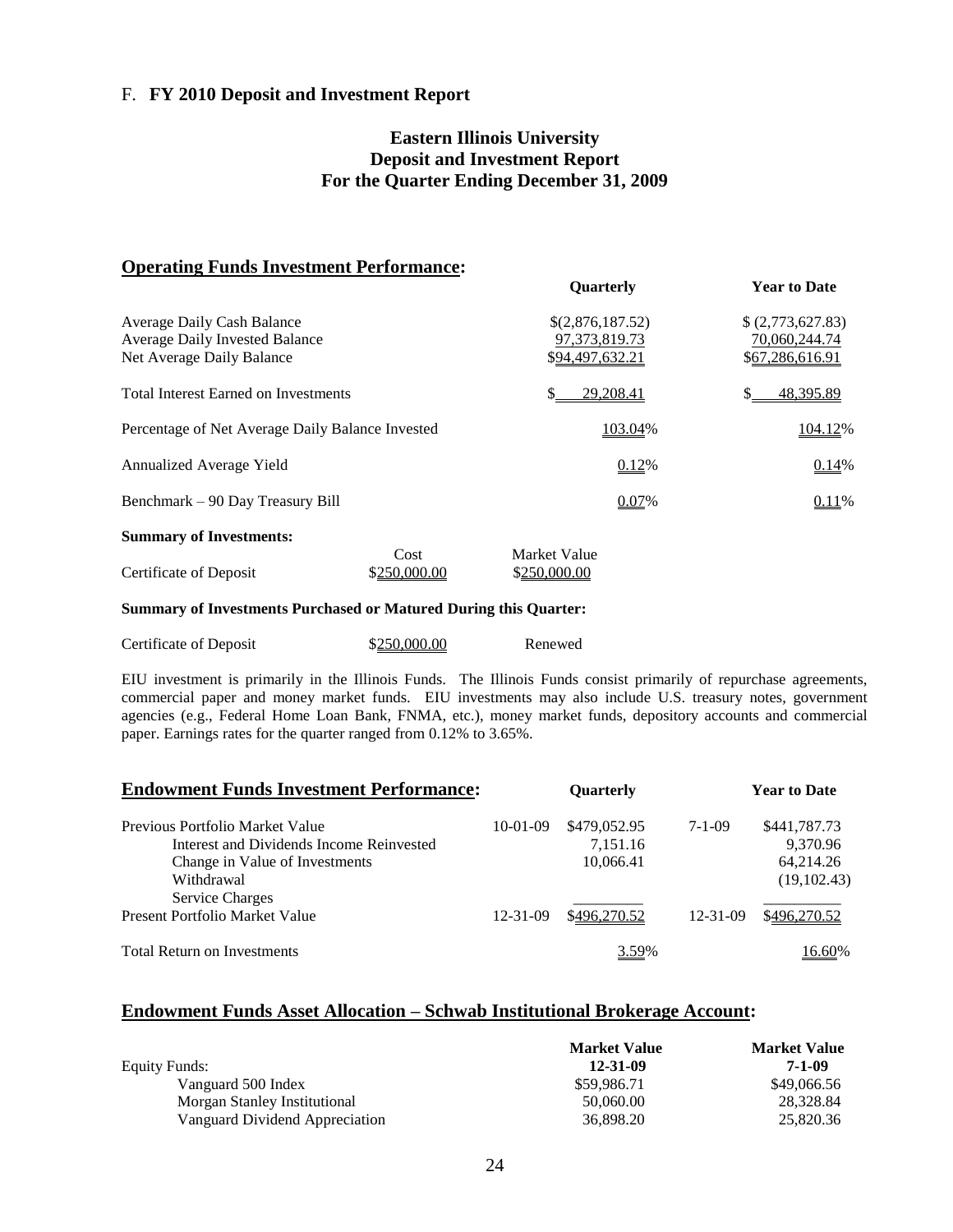# F. **FY 2010 Deposit and Investment Report (Cont.)**

# **Endowment Funds Asset Allocation – Schwab Institutional Brokerage Account: (Continued)**

| <b>Equity Funds: (Continued)</b>           |                     |                     |
|--------------------------------------------|---------------------|---------------------|
|                                            | <b>Market Value</b> | <b>Market Value</b> |
|                                            | 12-31-09            | $7 - 1 - 09$        |
| Vanguard Developed Index                   | 56,557.12           | 51,205.50           |
| <b>Vanguard Emerging Markets</b>           | 40,177.27           | 20,066.73           |
| Vanguard Growth                            | 30,853.90           | 25,057.81           |
| <b>Total Equity Funds</b>                  | \$274,533.20        | \$199,545.80        |
| <b>Bond Funds:</b>                         |                     |                     |
| Templeton Global Bond                      | \$26,342.94         | \$28,963.02         |
| PIMCO All Asset Fund                       | 49,193.52           | 43,894.65           |
| Vanguard Total Bond Mkt. Index             | 68,751.11           | 59,743.43           |
| Vanguard Inflation Protected Sec.          | 24,848.01           | 53,854.43           |
| <b>Total Bond Funds</b>                    | \$169,135.58        | \$186,455.53        |
| Other Funds:                               |                     |                     |
| Ishares EAFE Index                         | \$25,097.12         | \$20,797.74         |
| Ishares S&P North Am.                      | 25,732.50           | 20,782.50           |
| DJ Wilshire REIT Index                     | 0.00                | 11,610.74           |
| <b>Total Other Funds</b>                   | \$50,829.62         | \$53,190.98         |
| Cash Funds:                                |                     |                     |
| Cash                                       | \$<br>365.66        | \$<br>0.00          |
| Schwab Money Market Fund                   | 1,406.46            | 2,595.42            |
| <b>Total Cash Funds</b>                    | 1,772.12<br>\$      | \$<br>2,595.42      |
| Total Schwab Institutional Brokerage Acct: | \$496,270.52        | \$441,787.73        |

#### 25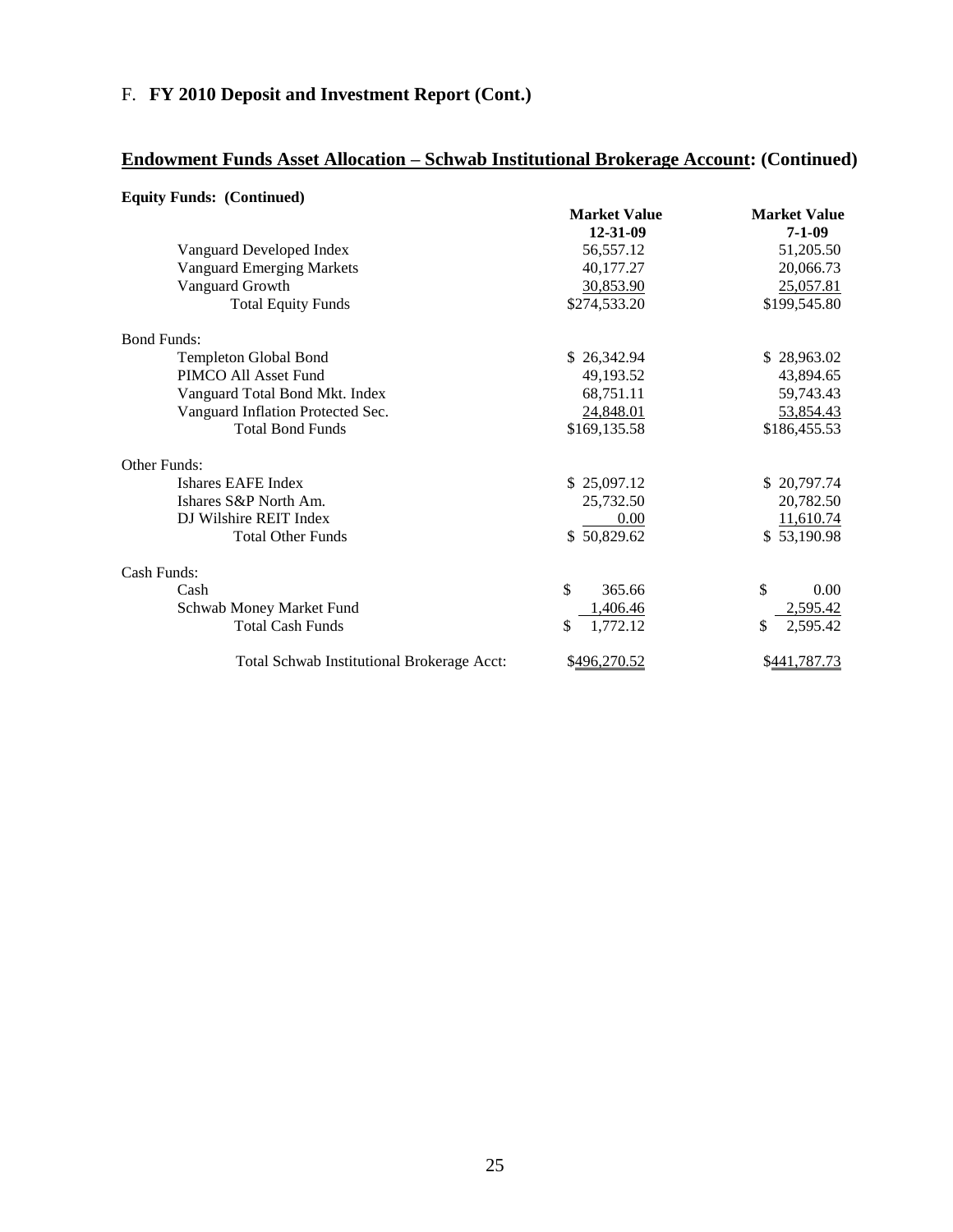# G. **Summary of Purchases \$100,000 - \$249,999**

| Vendor               | Type of Purchase                                           | <b>Bids</b> | Amount    |
|----------------------|------------------------------------------------------------|-------------|-----------|
| Horine's Pianos Plus | Two $(2)$ Grand Pianos for Doudna $1a$<br>Fine Arts Center |             | \$139,980 |

<sup>a.</sup> Five (5) potential vendors did not respond.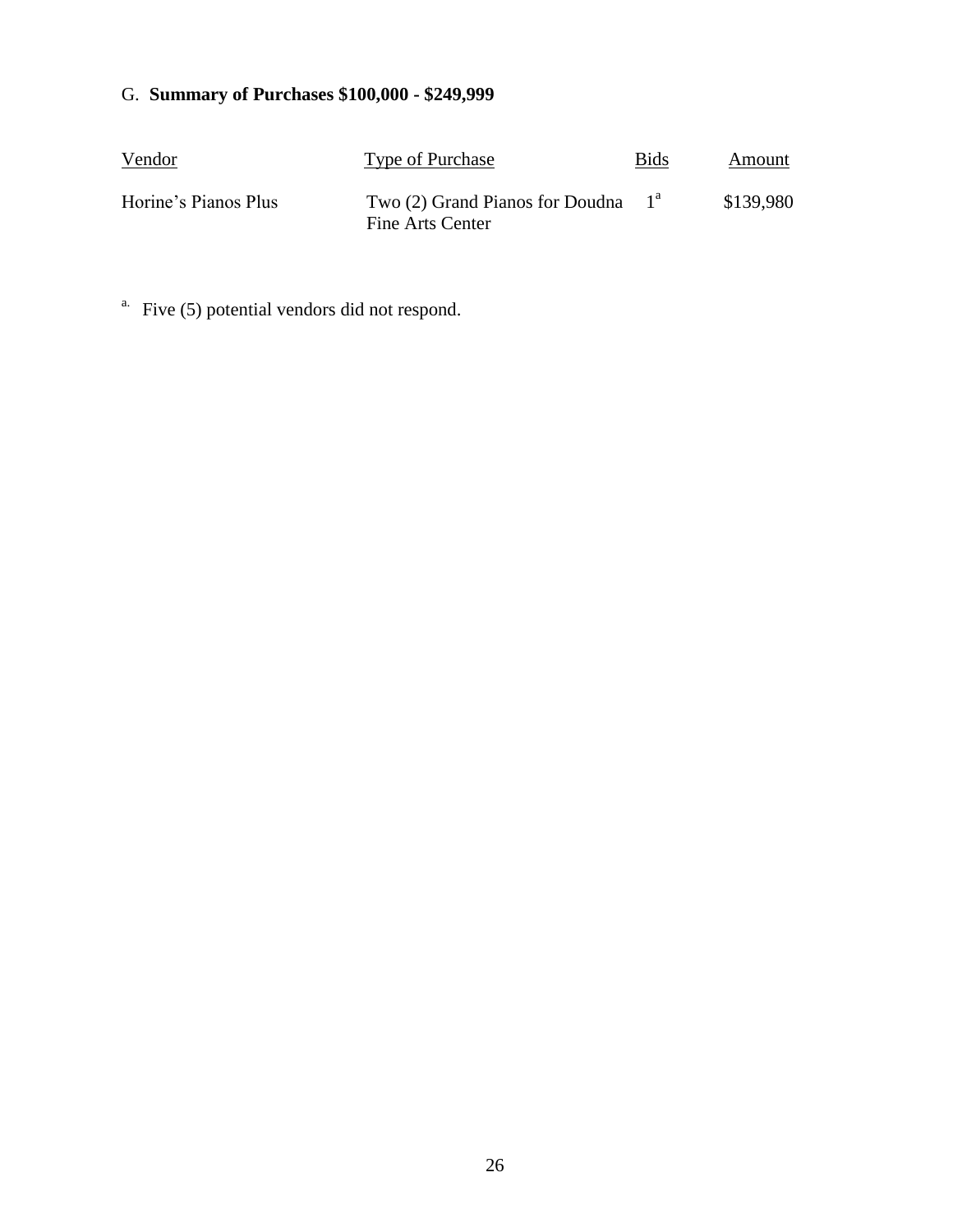## H. **Financial Aid Programs Report**

In fiscal year 2009, 76 percent of Eastern's student body received some form of financial assistance – loans, scholarships, grants, tuition waivers and/or employment – from various federal, state and university programs. Financial aid in FY 2009 totaled \$105,530,799 at Eastern; 61% came from federal sources, 13% from the State, 17% from institutional sources and 9% from other sources. This is the first time in EIU's history that financial aid for the fiscal year has exceeded \$100 million dollars. Looking at current rates of disbursement for fiscal year 2010, it is very likely that financial aid will continue to climb.

|                                           |                |               |         | $%$ of        |  |
|-------------------------------------------|----------------|---------------|---------|---------------|--|
|                                           | <b>FY 2008</b> | <b>FY2009</b> | Change  | <b>Volume</b> |  |
|                                           |                |               |         |               |  |
|                                           |                |               |         |               |  |
| Total number financial aid recipients     | 9725           | 10013         | 3.0%    |               |  |
| Percent of enrollment receiving aid       | 72.0%          | 76.0%         | 4.0%    |               |  |
| <b>Total dollars received</b>             | \$92,185,686   | \$105,530,799 | 14.5%   |               |  |
| Average amount received by each recipient | \$9,479        | \$10,539      | 11.2%   |               |  |
|                                           |                |               |         |               |  |
| <b>Sources of financial aid</b>           |                |               |         |               |  |
| Federal programs                          | \$51,535,023   | \$64,078,104  | 24.3%   | 61%           |  |
| Illinois programs                         | \$13,479,243   | \$13,402,020  | $-0.6%$ | 13%           |  |
| Institutional                             | \$16,094,665   | \$17,521,540  | 8.9%    | 17%           |  |
| Other                                     | \$11,076,755   | \$10,529,135  | $-4.9%$ | 9%            |  |
| Total                                     | \$92,185,686   | \$105,530,799 | 14.5%   | 100%          |  |
|                                           |                |               |         |               |  |
| <b>Types of financial aid</b>             |                |               |         |               |  |
| Grants, Scholarships, Waivers             | \$33,879,122   | \$36,116,273  | 6.6%    | 34%           |  |
| Loans                                     | \$51,510,294   | \$62,514,784  | 21.4%   | 59%           |  |
| <b>Work</b>                               | \$6,796,270    | \$6,899,742   | 1.5%    | 7%            |  |
| Total                                     | \$92,185,686   | \$105,530,799 | 14.5%   | 100%          |  |
|                                           |                |               |         |               |  |
| <b>Enrollment</b> *                       |                |               |         |               |  |
| Undergraduate                             | 11000          | 10839         | $-1.5%$ |               |  |
| Graduate                                  | 2457           | 2420          | $-1.5%$ |               |  |
| Total                                     | 13457          | 13259         | $-1.5%$ |               |  |
|                                           |                |               |         |               |  |

*\** Source for enrollment information: EIU Office of Planning and Institutional Studies*, 12-month Unduplicated Count by Race/Ethnicity and Gender for the Academic Year and as reported on the* annual FISAP

All other figures as reported to the Illinois Board of Higher Education (IBHE) by the EIU Office of Financial Aid.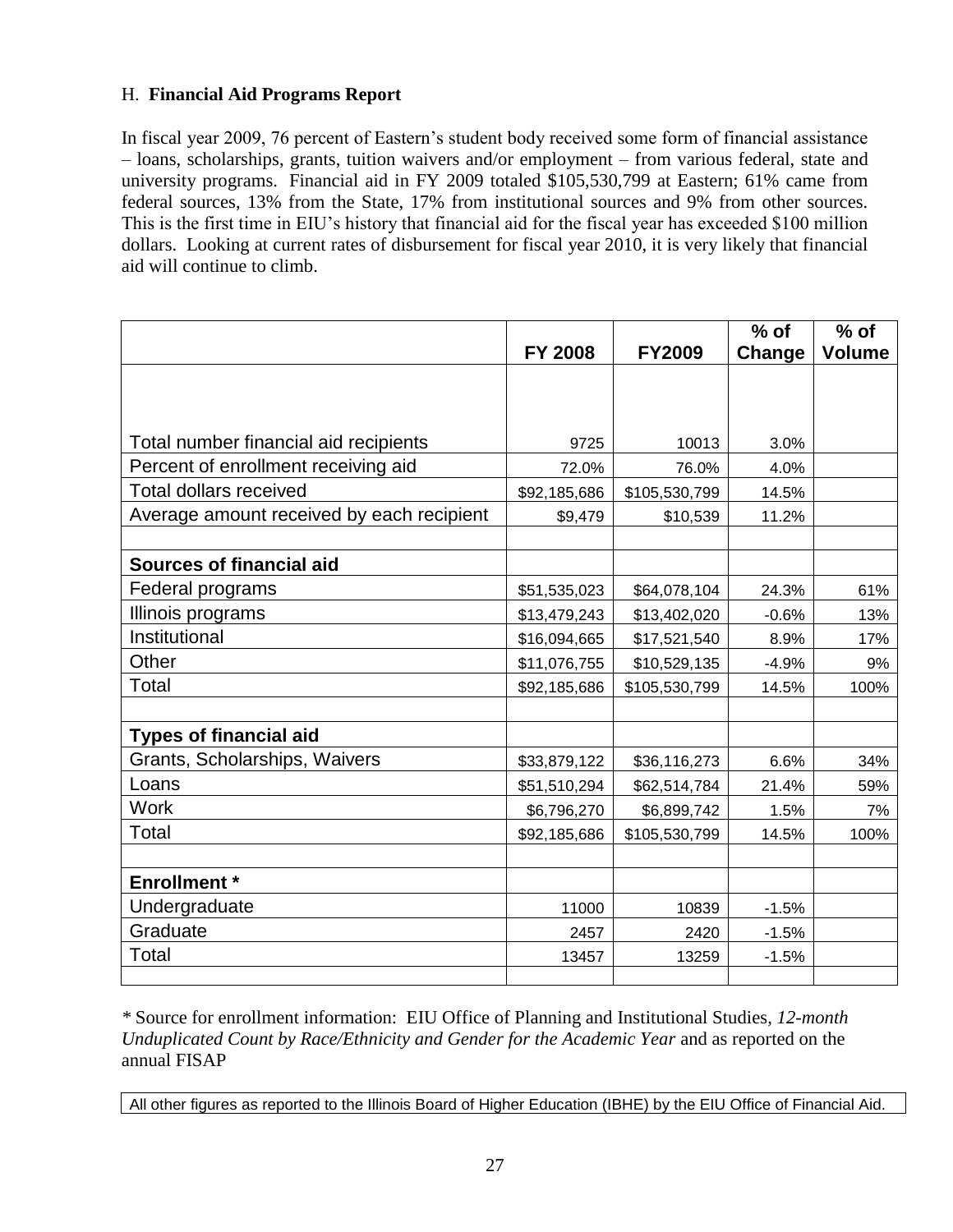### I. **University Highlights**

#### **AROUND CAMPUS**

**Martin named new VP.** Robert Martin, assistant vice president for development at Auburn University in Alabama, has accepted the position of vice president for university advancement at EIU. Martin, who said he's excited about "enhancing a culture of philanthropy" throughout the EIU community, is to begin his new role on Feb. 1. He replaces Jill Nilsen, who retired Dec. 31, after serving as vice president for external relations since 1998. The position's portfolio and name were changed to "better signal -- both internally and externally -- that the primary emphasis for the position is on fundraising, development and allied university advancement activities," said President Bill Perry.

**Groundbreaking held for Renewable Energy Center.** EIU officials broke ground on the campus's Renewable Energy Center on Nov. 20. The \$79 million project, which combines energyefficient facility upgrades with one of the largest biomass-fueled heating plants on a university campus, will replace the aging steam plant, improve infrastructure and save approximately \$140 million in energy and operating costs over the next two decades. Those savings, guaranteed by Honeywell International through a 20-year performance contract, will pay for the work, which is expected to be complete by the end of 2012.

**Former Sun-Times reporter speaks on Illinois' political corruption.** Former Chicago Sun-Times political reporter/editor James L. Merriner presented "Will Reform Ever Come to Illinois?" as the fifth address in the Edgar Lecture Series, which was established in 2007 by Jim and Brenda Edgar. Merriner is the author/co-author of five books, most of which deal with political corruption in Illinois, including his most recent work, "The Man Who Emptied Death Row: Governor George Ryan and the Politics of Crime."

**Embarras Valley Film Festival honors Lincoln.** The sixth annual Embarras Valley Film Festival, "Lincoln, the Civil War, and Memory," honored Abraham Lincoln through presentations and filmic representations of Lincoln's life and the Civil War. The collaborative effort between EIU and the community included many events held Nov. 12-14 on the EIU campus and in downtown Charleston. For details, see the EVFF Web site at www.eiu.edu/~evff.

#### **STUDENT SPOTLIGHT**

**EIU shines in CPA exam.** EIU MBA accountancy students performed exceptionally well on the CPA exam, topping all Illinois schools in two of the four sections; in the other two sections, EIU ranked second and fourth. This is a great indicator of the success of EIU's program. Complete details can be found via a link in the right column of the School of Business' Web site at www.eiu.edu/~business.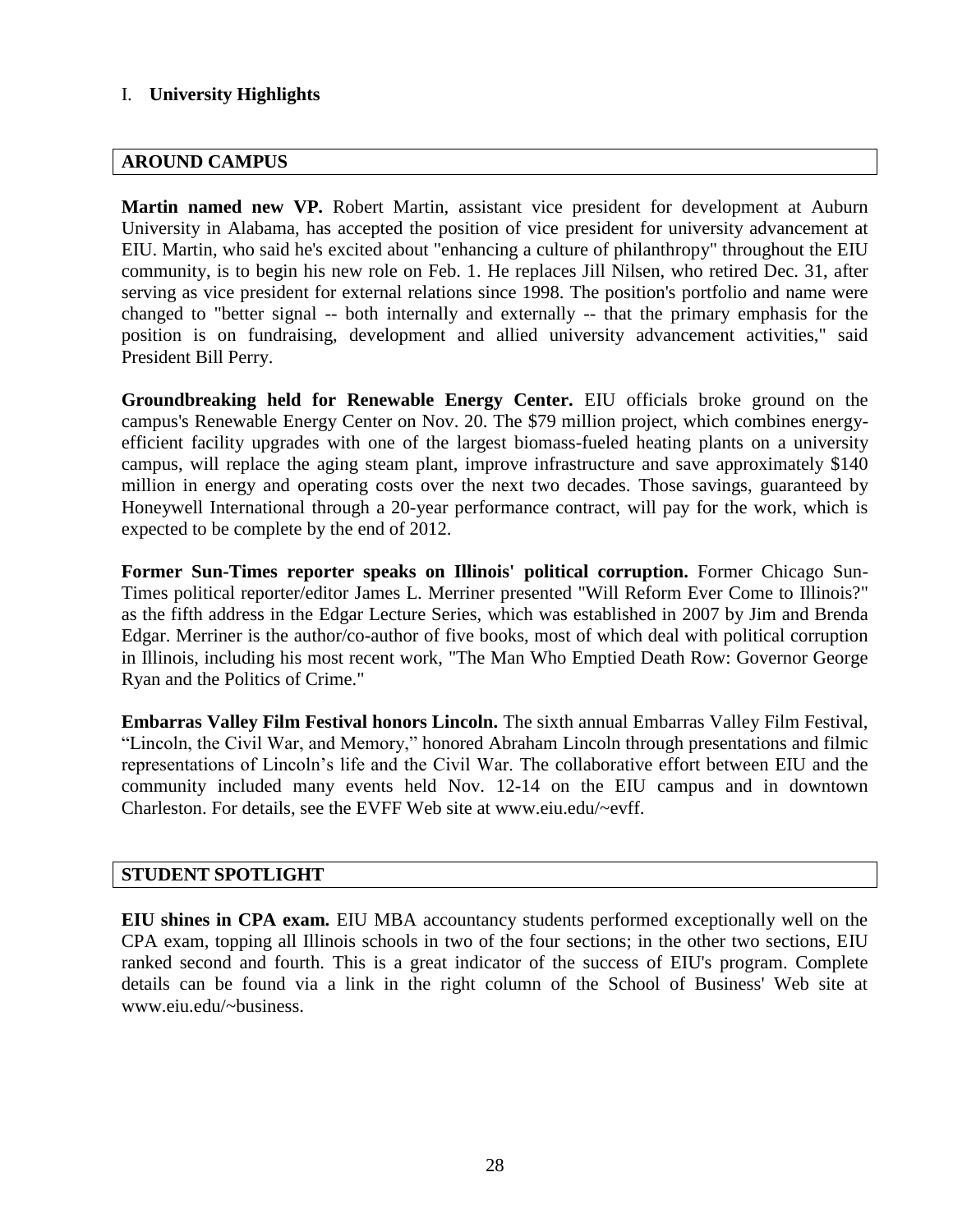### I. **University Highlights (Cont.)**

#### **FACULTY/STAFF NEWS**

**Peebles earns prestigious national award.** Sean Peebles, professor of chemistry, was one of seven people nationwide to receive a 2009 Henry Dreyfus Teacher-Scholar Award. Peebles was honored for his exemplary interaction with his students, as well as his dedication, ingenuity and passion for research. Each recipient will receive a five-year \$60,000 unrestricted research grant from the internationally known Camille and Henry Dreyfus Foundation Inc. "This certainly is a great honor for Sean, but also for the chemistry department and Eastern Illinois University as we, as an institution, seek to be a real leader in undergraduate research and education," said Mark McGuire, interim chair of the chemistry department. "We're being recognized as a university that promotes quality student research at the undergraduate level. We are not just keeping our students occupied with 'busy work.'"

**Irwin takes leadership role with National Collegiate Honors Council.** Bonnie Irwin, dean of the Honors College, has been named president-elect of the National Collegiate Honors Council. The NCHC is the professional association of undergraduate honors programs, colleges, directors, deans, faculty, staff and students.

#### **ALUMNI ACTIVITIES**

**Rose to be promoted to brigadier general of Air Force Reserves.** President Barack Obama has signed off on the promotion of Patricia A. Rose '89 to brigadier general of the Air Force Reserves. She previously served as mobilization assistant to the director for logistics, engineering and security assistance, U.S. Pacific Command, Camp Smith, Hawaii. Her civilian job has been as the marketing and community relations coordinator for Whidbey General Hospital in Washington. Rose joined as an enlisted officer in 1984 and retired from active duty in 1992. Her 11 citations include two Global War on Terrorism medals, an Outstanding Volunteer Service Medal, a National Defense Service Medal with bronze star, an Air Force Commendation Medal with two oak leaf clusters, and an Outstanding Unit Award with four oak leaf clusters.

**Artwork beautifying I-70 interchange at Indianapolis.** "Going Home," a 34-piece artwork by Kathryn Armstrong '08, is being added to an Interstate 70 interchange as part of Indianapolis' efforts to beautify entrances to the city, which is preparing to host the 2012 Super Bowl. Her colorful artwork was chosen over six other concepts. Armstrong, who received a master's degree at EIU, is a graduate student in the Herron School of Art and Design, IUPUI.

**New associate judge credits 'extraordinary opportunities.'** April Troemper '94, '95 is a new associate judge in the 7th Judicial Circuit, which is seated in Sangamon County. She previously practiced law with the Sorling, Northrup, Hanna, Cullen & Cochran law firm. She is the first in her family to earn a college degree, and she called her achievement an honor for her and her entire family. Troemper described herself as "an ordinary person who has been blessed with extraordinary opportunities," the State Journal-Register reported.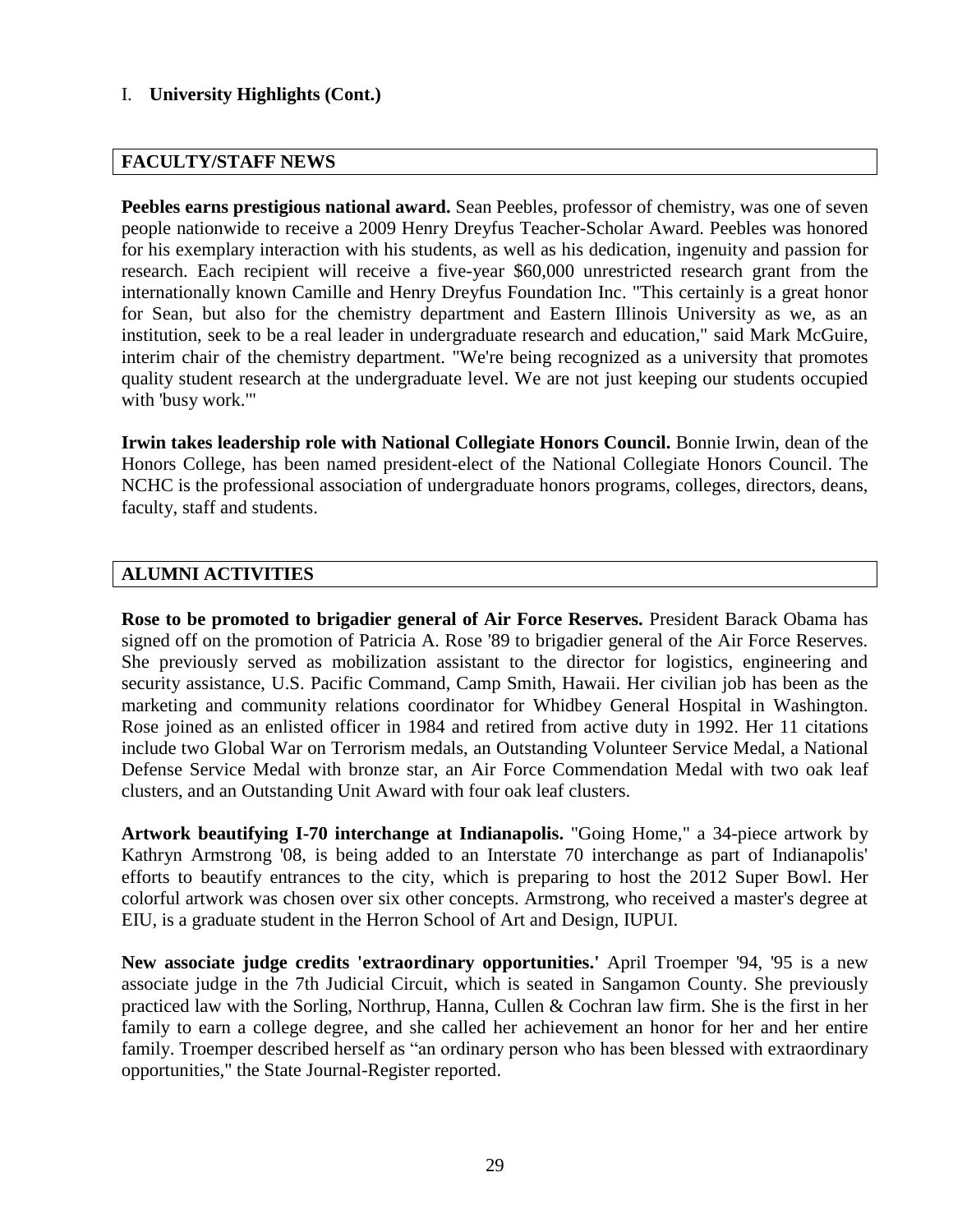### I. **University Highlights (Cont.)**

#### **FOCUS ON ATHLETICS**

**Student-athletes perform well in classroom.** As a group, the EIU athletics department posted an average GPA of 3.00 in the fall semester. Individually, 260 student-athletes -- representing 56 percent of EIU's student-athlete population -- posted GPA's of 3.00 or higher. In addition, 13 EIU teams posted a team GPA of 3.00 or higher. Women's volleyball was the top squad with a team GPA of 3.43, followed closely by women's basketball at 3.42. Men's golf was the top male sport with a team GPA of 3.28. Forty-four student-athletes earned a perfect 4.00 for the term, with an additional 78 posting between a 3.51 and 3.99 GPA.

**Spoo a finalist for national award honoring off-the-field character.** Coach Bob Spoo was one of the top five finalists in the Football Championship Subdivision for the 2009 Liberty Mutual Coach of the Year Award, which honored coaches meeting four criteria -- Coaching Excellence, Sportsmanship and Integrity, Academic Excellence and Community Commitment. Liberty Mutual created the Liberty Mutual Coach of the Year Award in 2006 to celebrate responsible coaching because of its positive influence on young people, their families and entire communities. This year's FCS award went to Jerry Moore of Appalachian State.

**Shanahan's new post makes EIU NFL's 'Cradle of Coaches.'** EIU is once again the "Cradle of NFL Coaches," as former EIU assistant coach and alumnus Mike Shanahan was named head coach of the Washington Redskins on Jan. 6. Shanahan, whose record of 154 career wins ranks second among active NFL coaches behind New England's Bill Belichick, previously led the Denver Broncos to two Super Bowl wins. EIU is the only school with three alumni currently serving as NFL head coaches; Shanahan joins Sean Payton of New Orleans and Brad Childress of Minnesota.

**Domercant named to Mid-Major All-Decade team.** Former EIU basketball standout Henry Domercant was one of 26 players selected as members of the CollegeInsider.com Mid-Major All-Decade team. A 2002 All-American, Domercant finished his career as the OVC and EIU career scoring leader with 2,602 points. The 2002 OVC Player of the Year, he holds 15 EIU single-season or career scoring records. In 2001, he and Kyle Hill helped lead the Panthers to the NCAA Tournament. Domercant was also one of 10 players named to the Panthers All-Century team this year at EIU. Inducted into the EIU Athletic Hall of Fame in 2009, Domercant is currently playing professional basketball in Italy.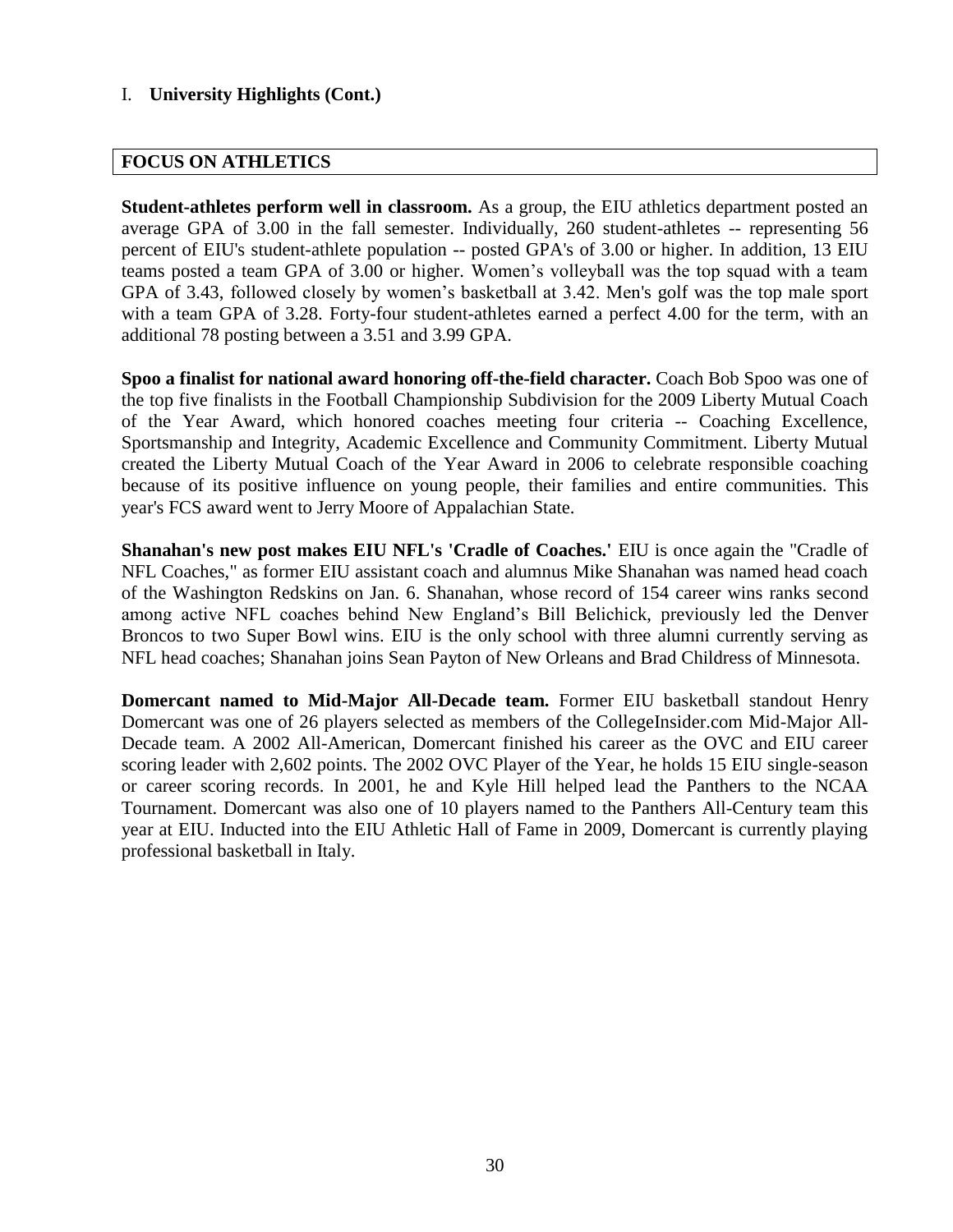## J. **Other Matters**